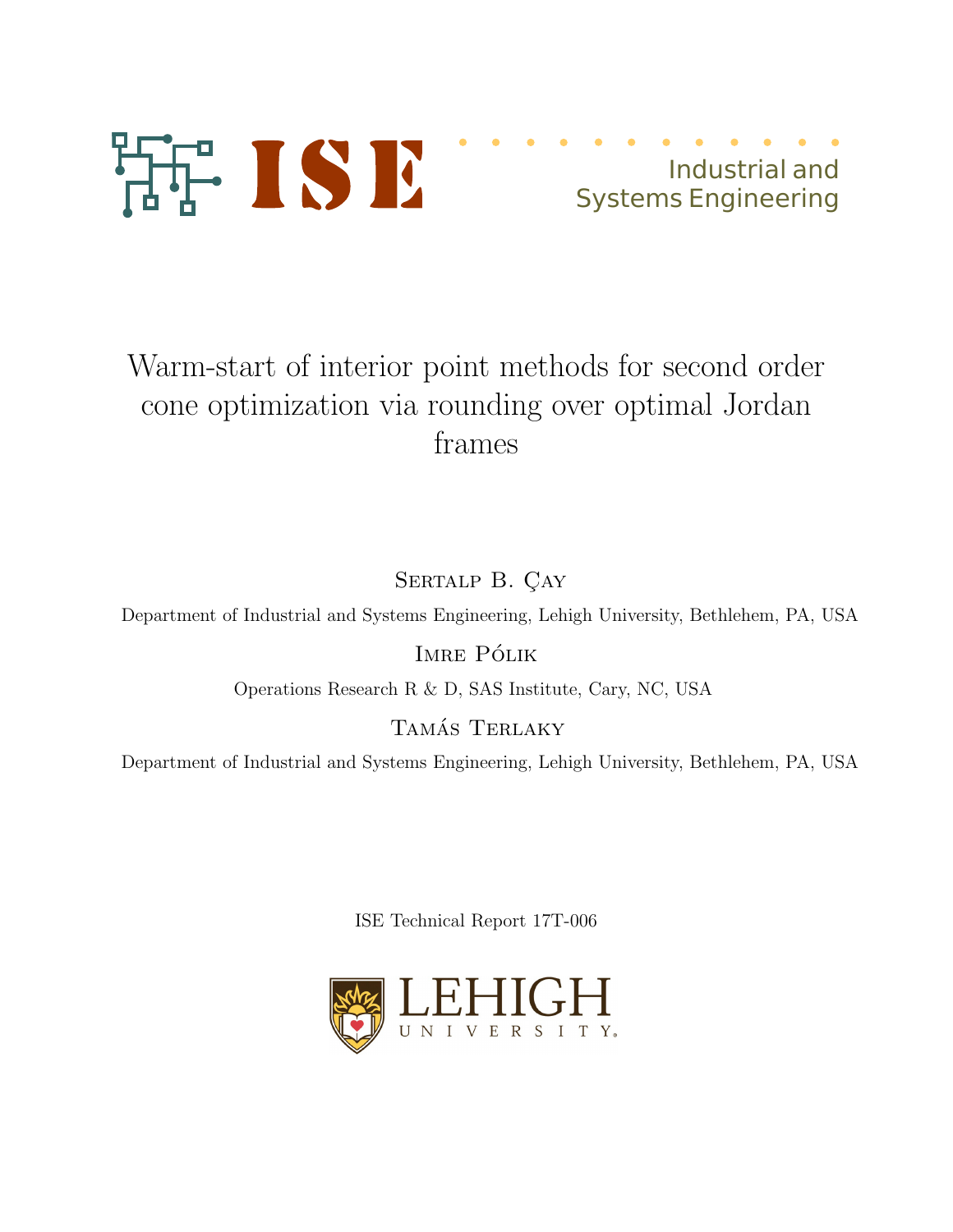## Warm-start of interior point methods for second order cone optimization via rounding over optimal Jordan frames

SERTALP B.  $\text{CAY}^1$ , IMRE PÓLIK<sup>2</sup>, AND TAMÁS TERLAKY<sup>1</sup>

<sup>1</sup>Department of Industrial and Systems Engineering Lehigh University, Bethlehem, PA, USA

> <sup>2</sup>Operations Research R& D SAS Institute, Cary, NC, USA

> > May 4, 2017

#### Abstract

Interior point methods (IPM) are the most popular approaches to solve Second Order Cone Optimization (SOCO) problems, due to their theoretical polynomial complexity and practical performance. In this paper, we present a warm-start method for primal-dual IPMs to reduce the number of IPM steps needed to solve SOCO problems that appear in a Branch and Conic Cut (BCC) tree when solving Mixed Integer Second Order Cone Optimization (MISOCO) problems. Our method exploits the optimal Jordan frame of a related subproblem and provides a conic feasible primal-dual initial point for the self-dual embedding model by solving two auxiliary linear optimization problems. Numerical results on test problems in the CBLIB library show on average around 61% reduction of the IPM iterations for a variety of MISOCO problems.

Keywords— mixed integer optimization, conic optimization, interior point method, branch and bound, warm-start

## 1 Introduction

Second order cone optimization (SOCO) is the optimization of a linear objective function over a set of linear and second order cone constraints. Second order cone constraints are special cases of nonlinear constraints and generalizations of linear constraints. Interest to solve SOCO problems and their mixed integer counterpart MISOCO problems grew immensely in the last two decades, since a variety of problems can be formulated as SOCO and MISOCO problems. Convex quadratic optimization, problems involving p-norms, hyperbolic constraints, robust least-squares are shown to be SOCO-representable, see e.g. Ben-Tal and Nemirovski [9], Lobo et al. [28], and, Alizadeh and Goldfarb [2]. Recent studies on portfolio optimization [13], options pricing [36], robust delay-constrained routing [25], machine-job assignment [1], facility location and inventory management [5] are some examples from the literature where problems are modeled with MISOCO formulations. On top of these, recent advances in cut generation [6, 7, 8] and available off-the-shelf solvers [3, 18, 24, 26] has drawn the attention of both researchers and practitioners.

Without loss of generality, we can write a SOCO problem in the standard form as

$$
\min \limits_{x} c^{\top} x \n\text{s.t.} \quad Ax = b, \n\quad \ \in \quad \mathcal{K},
$$
\n
$$
(P\text{-}SOCO)
$$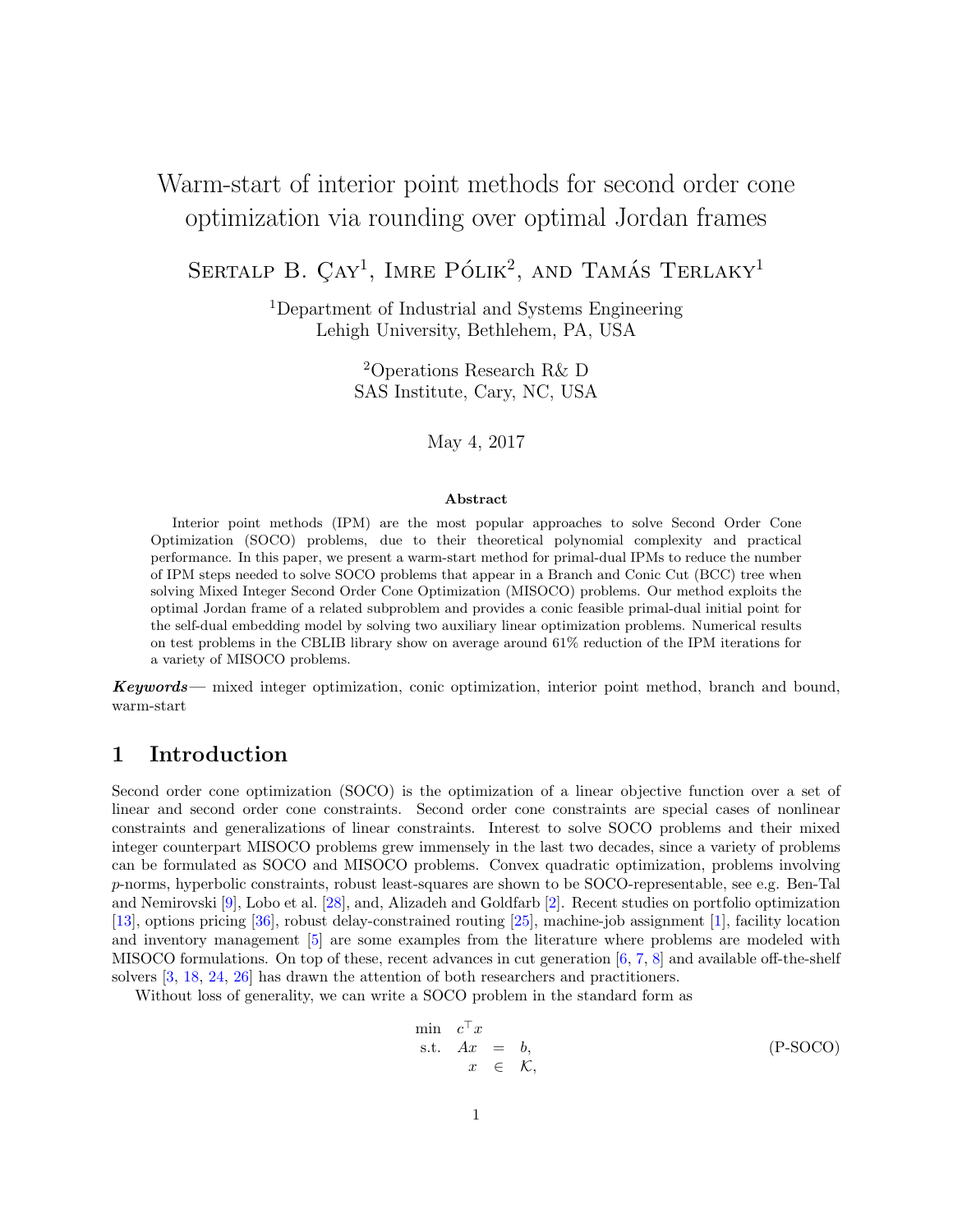and its dual as

$$
\begin{array}{rcl}\n\max & b^{\top}y \\
\text{s.t.} & A^{\top}y + z & = & c, \\
 & z & \in & \mathcal{K}^*,\n\end{array}
$$
\n(D-SOCO)

where  $A \in \mathbb{R}^{m \times n}$  is a full rank row matrix,  $c \in \mathbb{R}^n$ , and  $b \in \mathbb{R}^m$ . Also, K is the Cartesian product of second order cones of various dimensions, i.e.,  $\mathcal{K} = \mathbb{L}^{n_1} \times \mathbb{L}^{n_2} \times \cdots \times \mathbb{L}^{n_k}$ , where  $\mathbb{L}^{n_i} = \{x^i \in \mathbb{R}^{n_i} \mid x_1^i \geq \|x_{2:n_i}^i\|\},$ for  $i = 1, \ldots, k$ , with  $\sum_{i=1}^{k} n_i = n$  for  $x = ((x^1)^{\top}, (x^2)^{\top}, \ldots, (x^k)^{\top})^{\top}$ , and  $x^i \in \mathbb{R}^{n_i}$ . Due to self-duality of second order cones (SOC), we have  $K = \mathcal{K}^*$ .

Closely related SOCO problems appear at every node of Branch and Bound based methods when solving MISOCO problems. There are mainly three methodologies to solve SOCO problems. The first one is using IPMs developed specifically for SOCOs [2, 4, 33]. The second approach is to employ IPM methods for general nonlinear optimization problems [11]. The third method is the use polyhedral relaxations of SOCO problems and solve them approximately as linear optimization problems [10]. A recent survey on solution methods, developments and applications of MISOCO are presented by Benson and Sağlam [11].

Despite the efficiency of solving SOCO problems with IPMs, they are not clearly dominating other methods as the default methods for solving subproblems when solving MISOCO problems inside off-the-shelf solvers. Indeed, polyhedral relaxations are still a prominent opponent of IPMs when solving such subproblems inside BB and BCC algorithms. There are a variety of factors in play here. First of all, subproblems obtained from the polyhedral approximation are linear optimization (LO) problems. Methodologies for solving mixed integer linear optimization (MILO) problems are well-developed, hence these software benefit from the wellestablished literature of MILO, such as cuts and heuristics. Second, preprocessing for LO problems is far better developed than for SOCO. We have yet to see a significant work on preprocessing techniques for SOCO problems. Most importantly, warm-starting LO problems usually requires only a few dual simplex iterations in practice if the problem has changed slightly. This efficiency brings the total solution time down significantly for MILO problems. Despite recent interest in MISOCO and the existence of solvers deploying IPM-based MISOCO strategies [3, 18, 24, 26], there are still need and considerable opportunities to improve the efficiency of these methods. Warm-starting is one of the main concerns for MISOCO, due to lack of efficient warm-starting methods. The issue of warm-starting is being carried over unsolved for three decades on IPMs for solving LO problems.

Any method of exploiting information obtained from a problem instance to solve a closely related one is called warm-starting [14]. Warm-starting of IPMs gained attention of researchers for a long time. Due to the success of IPMs to solve large scale problems efforts have focused on improving the efficiency of IPM based solution methods for LO problems. We have two lines of studies in the literature where warm-starting is needed [22]. The first one is warm-starting for perturbation based changes, where all or some of the problem parameters  $A, b, c$  are perturbed by a small magnitude. These types of problems appear when one needs to solve problems of the same structure with slightly different parameters many times, such as finding the efficient frontier of a portfolio optimization problem [23, 30, 39]. Warm-starting of LO for perturbation based changes is a well-studied problem in the literature [12, 15, 22, 27, 43]. The second one is warmstarting for modification based changes, where new constraints and/or variables are added to the problem. Such transformations occur in cutting plane, column generation, and BCC algorithms. These methods focus on using the optimal value or an IPM iteration of the original problem to warm-start a similar instance. Warm-starting for modification based changes also gathered attention [16, 21, 30, 31, 32]. Readers may find the extensive literature review of Engau et al. [16] on warm-starting of IPMs for LO problems in the context of combinatorial optimization useful.

Warm-starting of IPMs for SOCO is required to solve MISOCO problems more efficiently and it stays as an open research problem. Majority of the previous work focused on perturbation based changes [23, 38, 39, 42]. Only methods presented by Sivaramakrishnan et al. [37], Oskoorouchi and Mitchell [34] and Oskoorouchi et al. [35] can be considered as warm-starting of IPMs for modification based changes, although their motivations are different from ours. Engau et al. [16] give straightforward extensions of some warm-start approaches originally developed for LO problems. Skajaa et al. [39] presented a simple warm-starting approach for homogeneous and self-dual IPMs when problems are perturbed by a limited magnitude. They use the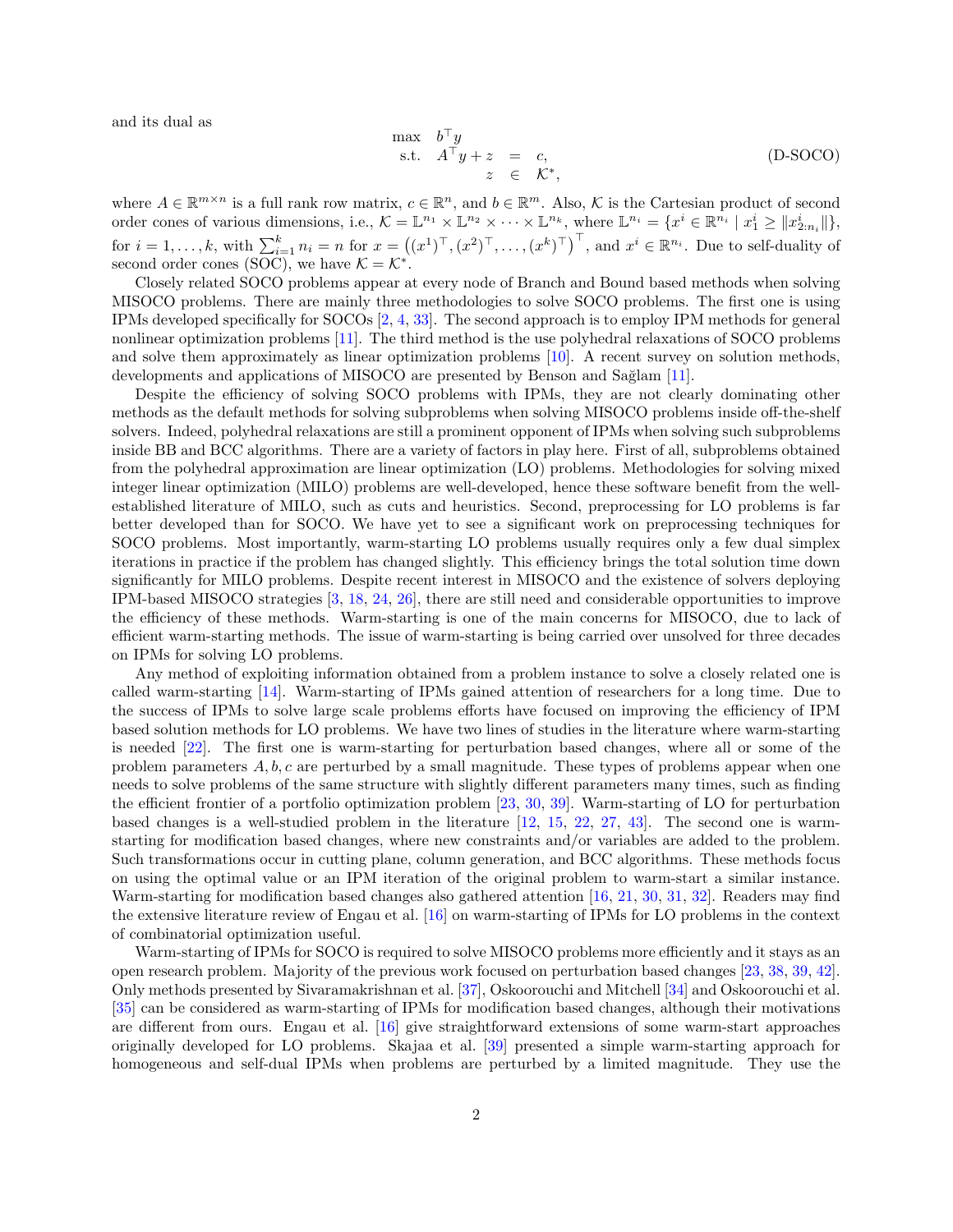optimal solution of the original problem and take a convex combination of it with the default initial point of the homogeneous IPM. The new point is then fed into the self-dual embedding IPM to warm-start the algorithm for a perturbed instance.

The main purpose of this study is to take a step towards filling the gap in the MISOCO literature to warm-start self-dual embedding IPMs. We provide an efficient warm-start method that exploits the Jordan frame of a related instance, and efficiently warm-starts IPMs after adding linear cuts or after branching. Our proposed approach is based on solving so-called primal and dual rounding problems for IPMs. This way, we generate a primal-dual feasible initial point. Then we use a new point, which is a convex combination of this primal-dual feasible point and an earlier IPM iteration of the original instance, to warm-start the new instance. Our way of using convex combinations is similar to Skajaa et al. [39], however we have an extra step to find points that are primal and dual feasible, instead of using the previous optimal solution. This approach is proposed to be used in solving SOCO subproblems inside BB and BCC trees when solving MISOCO problems. We measure the efficiency of our method by comparing the number of IPM iterations to solve new instances using our warm-start approach versus using the default initial point of IPMs, also called as cold-start.

The rest of this paper is structured as follows. In Section 2, we give the fundamentals about Jordan Algebra and introduce the auxiliary rounding LO problems. In Section 3, details of the warm-starting approach is presented. In Section 4, numerical experiments using randomly generated conic instances and the conic benchmark library (CBLIB) are provided. We give an overview of the paper and present our conclusions in Section 5.

## 2 Preliminaries

We start this section with a quick review of Jordan algebras [17] and the definition of rounding problems before giving details of our warm-start approach in the following section. For a given nonzero vector  $x^i \in \mathbb{L}^{n_i}$ , we can write it in the form of

$$
x^i = f_{P\;i}^+ \lambda_i^+ + f_{P\;i}^- \lambda_i^-
$$

where

$$
\begin{aligned} \lambda_i^+ &= x_1^i + \|x_{2:n_i}^i\|, & \lambda_i^- &= x_1^i - \|x_{2:n_i}^i\|, \\ f_{P\,i}^+ &= \frac{1}{2}\begin{pmatrix} 1 \\ \frac{x_{2:n_i}^i}{\|x_{2:n_i}^i\|} \end{pmatrix}, & f_{P\,i}^- &= \frac{1}{2}\begin{pmatrix} 1 \\ -\frac{x_{2:n_i}^i}{\|x_{2:n_i}^i\|} \end{pmatrix}. \end{aligned}
$$

In this system,  $\lambda^+$  and  $\lambda^-$  are called the Jordan values, and  $f_P^+$  and  $f_P^-$  are called the Jordan frames of the primal variable x. They corresponds to eigenvalues and eigenvectors in the primal problem. Notice that the norm of both of the Jordan frame vectors is  $1/2$ . Moreover, these Jordan frames are orthogonal, and they are on the boundary of the standard SOC. See Figure 1 for a representation of Jordan frames for the primal variable x.

Similarly, for the dual slack variable  $z$  we have

$$
z^i=f^+_{D\,i}\kappa^+_i+f^-_{D\,i}\kappa^-_i
$$

where

$$
\begin{aligned} \kappa_i^+ &= z_1^i + \|z_{2:n_i}^i\|, & \kappa_i^- &= z_1^i - \|z_{2:n_i}^i\|, \\ f_{Di}^+ &= \frac{1}{2}\begin{pmatrix} 1 \\ z_{2:n_i}^i \\ \overline{\|z_{2:n_i}^i\|} \end{pmatrix}, & f_{Di}^- &= \frac{1}{2}\begin{pmatrix} 1 \\ -\frac{z_{2:n_i}^i}{\|z_{2:n_i}^i\|} \end{pmatrix}. \end{aligned}
$$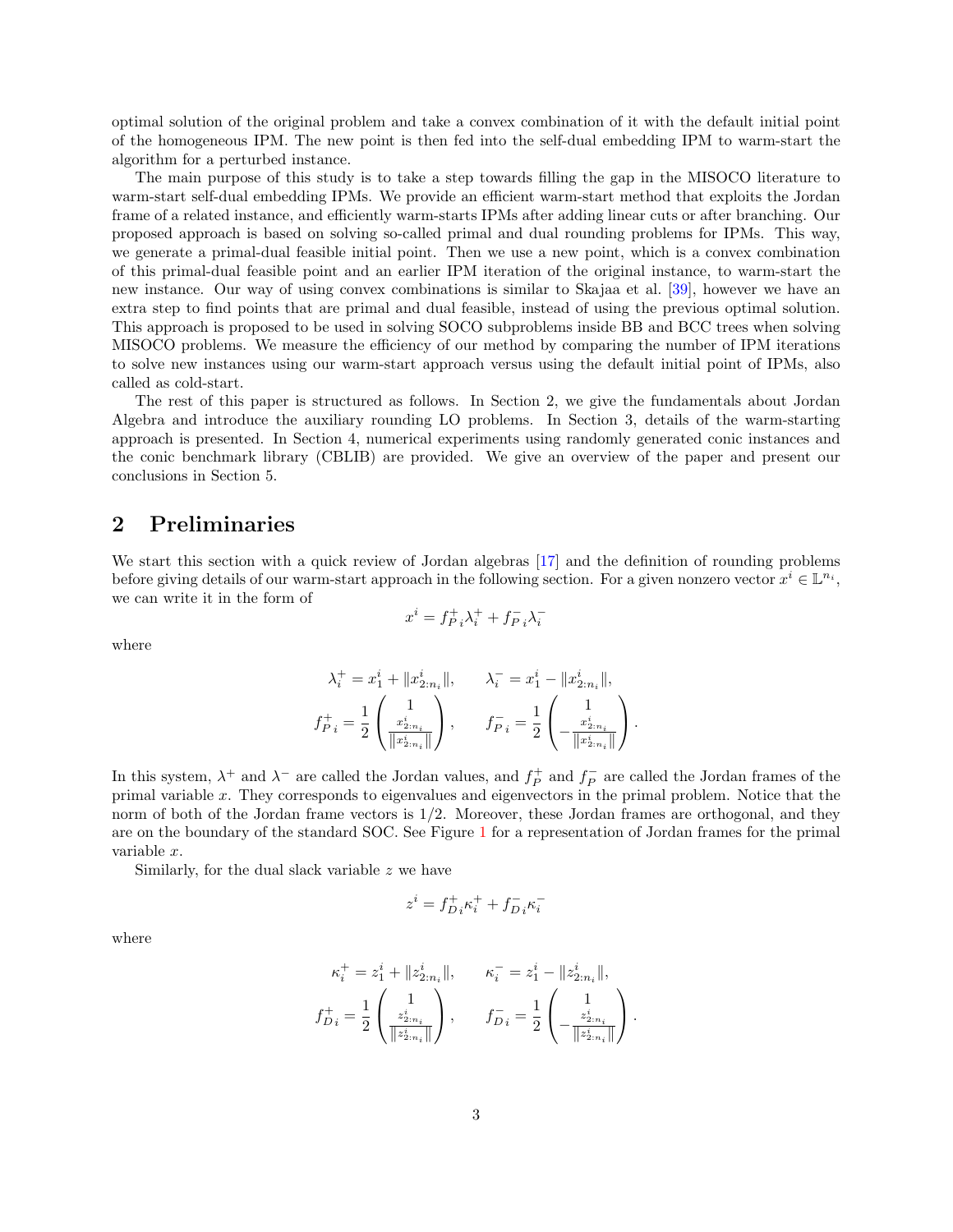

Figure 1: Jordan frames in a cone

#### 2.1 Primal and Dual Rounding Problems

G'oez and P'olik [20] presented rounding solutions for SOCO problems. Their method takes a near-optimal solution of an IPM iteration, fixes its Jordan frames and solves the resulting LO problems. These LO problems are called 'rounding problems'.

Suppose we have a conic feasible primal and dual solution  $x \in \mathcal{K}$ ,  $z \in \mathcal{K}$ . We will derive primal and dual rounding problems for the given solutions. For notational convenience, we will merge Jordan frames of all cones into matrices  $F_P \in \mathbb{R}^{n \times 2k}$  and  $F_D \in \mathbb{R}^{n \times 2k}$  for the primal and dual side, respectively, which consist of two block-diagonal parts. Denote

$$
F_P = \begin{bmatrix} f_{P1}^+ & 0 & \cdots & 0 & f_{P1}^- & 0 & \cdots & 0 \\ 0 & f_{P2}^+ & \cdots & 0 & 0 & f_{P2}^- & \cdots & 0 \\ \vdots & \vdots & \ddots & \vdots & \vdots & \vdots & \ddots & \vdots \\ 0 & 0 & \cdots & f_{Pk}^+ & 0 & 0 & \cdots & f_{Pk}^- \end{bmatrix},
$$

$$
F_D = \begin{bmatrix} f_{D1}^+ & 0 & \cdots & 0 & f_{D1}^- & 0 & \cdots & 0 \\ 0 & f_{D2}^+ & \cdots & 0 & 0 & f_{D2}^- & \cdots & 0 \\ \vdots & \vdots & \ddots & \vdots & \vdots & \vdots & \ddots & \vdots \\ 0 & 0 & \cdots & f_{Dk}^+ & 0 & 0 & \cdots & f_{Dk}^- \end{bmatrix}.
$$

Similarly, denote  $\lambda \in \mathbb{R}^{2k}$  and  $\kappa \in \mathbb{R}^{2k}$  the vectors of the primal and dual Jordan values, respectively, such as  $\mathbf{r}$ 

$$
\lambda = \begin{bmatrix} \lambda_1^+ \\ \lambda_2^+ \\ \vdots \\ \lambda_k^- \\ \lambda_1^- \\ \lambda_2^- \\ \vdots \\ \lambda_k^- \end{bmatrix} \qquad \kappa = \begin{bmatrix} \kappa_1^+ \\ \kappa_2^+ \\ \vdots \\ \kappa_k^+ \\ \kappa_2^- \\ \vdots \\ \kappa_k^- \end{bmatrix}.
$$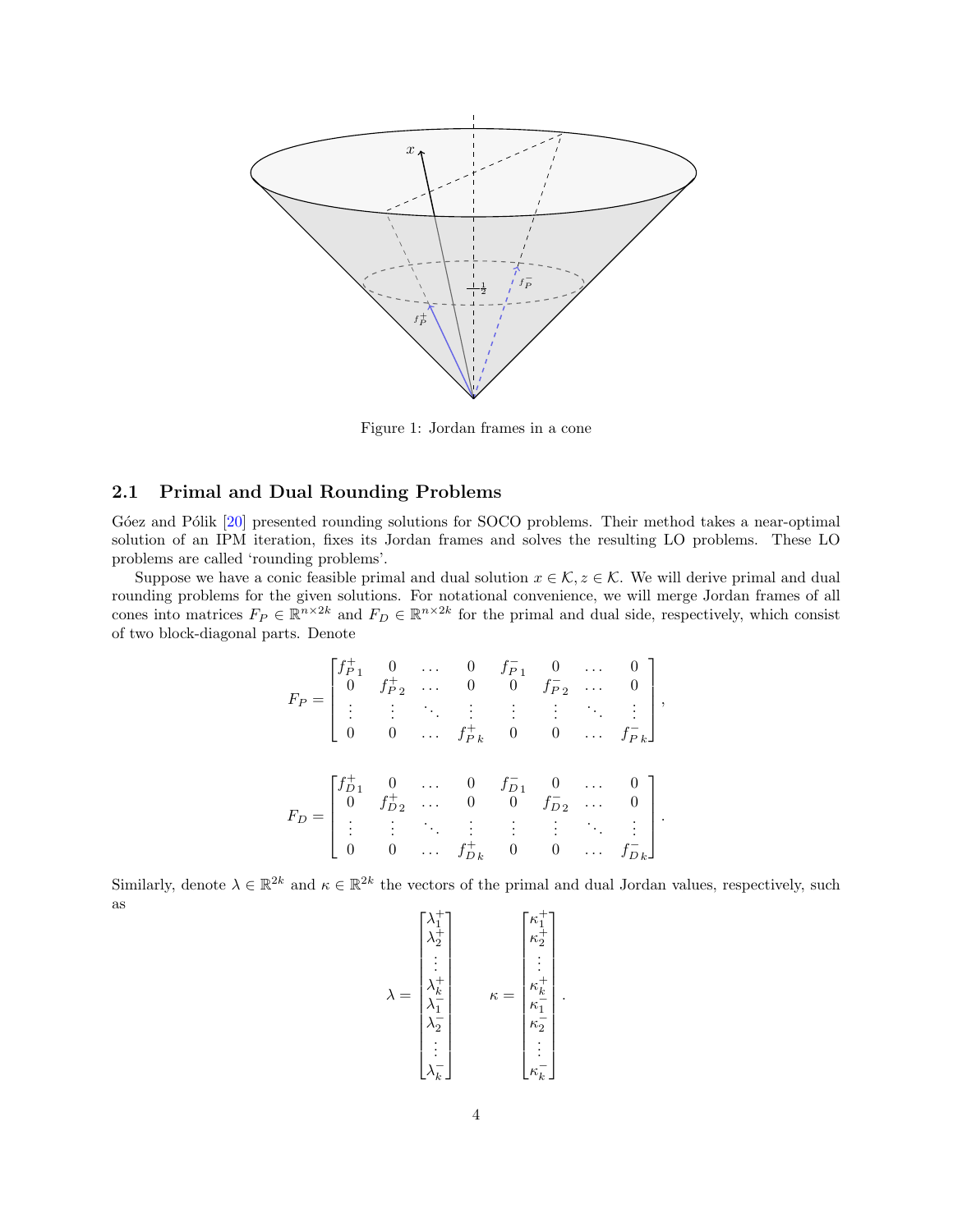Now we can write  $x = F_P \lambda$  and  $z = F_D \kappa$ , where  $F_P$  and  $F_D$  represent the primal and dual frames. To find a lower rank solution, we can fix the Jordan frames  $F_P$  and  $F_D$  at a solution  $(x, y, z)$  and rewrite the primal and dual SOCOs as LO problems. The dual variable y, and the Jordan values  $\lambda$  and  $\kappa$  are our decision variables in these rounding problems.

Using the introduced notation, the primal rounding problem (PR) can be written as follows:

$$
\min_{\lambda} \quad (c^{\top} F_P) \lambda \n\text{s.t.} \quad (AF_P) \lambda = b, \n\lambda \geq 0.
$$
\n(PR)

The dual rounding problem is written as follows:

$$
\begin{array}{rcl}\n\max & b^{\top}y \\
\text{s.t.} & A^{\top}y + F_{D}\kappa & = & c, \\
& \kappa & \geq & 0.\n\end{array}
$$
\n(DR)

Notice that (PR) and (DR) are not duals of each other. We can write the duals of both the primal and dual rounding problems. The dual of  $(PR)$  is written as follows:

$$
\begin{array}{rcl}\n\max & b^{\top}y \\
\text{s.t.} & F_P^{\top}A^{\top}y + u & = & F_P^{\top}c, \\
u & \geq & 0.\n\end{array} \tag{D-PR}
$$

Finally, the dual of the (DR) is written as follows:

$$
\begin{array}{rcl}\n\min & c \,^{\dagger} x \\
\text{s.t.} & Ax & = & b, \\
F_D^{\top} x & \geq & 0.\n\end{array} \tag{D-DR}
$$

#### 2.2 Relationship between the primal and dual rounding problems

We can derive the relationships between rounding problems and their duals. These relationships are shown in Figure 2 and are explained in this subsection.

We start with showing that any solution to  $(PR)$  is always a feasible solution to  $(P\text{-}SOCO)$ .

**Lemma 1.** Let  $F_P$  be the Jordan frame of a conic feasible solution  $x \in \mathcal{K}$ . Then,  $\tilde{x} = F_P \lambda$  is a feasible solution to (P-SOCO) for any  $\lambda$  that is feasible to (PR).

*Proof.* Any feasible solution  $\lambda$  to (PR) satisfies  $AF_P\lambda = b$  and  $\lambda \geq 0$ . In this case,  $\tilde{x} = F_P\lambda$  satisfies  $A\tilde{x} = A(F_P\lambda) = b.$ 

For conic feasibility, let us consider a single second order cone  $\mathbb{L}^{n_i}$ . We have

$$
\tilde{x}_i = f_{P_i} \lambda_i = \begin{bmatrix} f_{P_i}^+ f_{P_i}^- \end{bmatrix} \begin{bmatrix} \lambda_i^+ \\ \lambda_i^- \end{bmatrix}
$$

$$
= \begin{bmatrix} 1/2 & 1/2 \\ \frac{x_{2:n_i}^i}{2\|x_{2:n_i}^i\|} & -\frac{x_{2:n_i}^i}{2\|x_{2:n_i}^i\|} \end{bmatrix} \begin{bmatrix} \lambda_i^+ \\ \lambda_i^- \end{bmatrix}
$$

$$
= \begin{bmatrix} \frac{\lambda_i^+ + \lambda_i^-}{2\|x_{2:n_i}^i\|} \\ \frac{(\lambda_i^+ - \lambda_i^-) x_{2:n_i}^i}{2\|x_{2:n_i}^i\|} \end{bmatrix}.
$$

Combining it with  $\lambda_i^+ \geq 0, \lambda_i^- \geq 0$  since  $\lambda$  is feasible to (PR) gives

$$
\|\tilde{x}_{2:n_i}\| = \sqrt{\sum_{j=2}^{n_i} \frac{\left(\lambda_i^+ - \lambda_i^-\right)^2 x_j^{i^2}}{4 \left(\|x_{2:n_i}\|\right)^2}} = \sqrt{\frac{\left(\lambda_i^+ - \lambda_i^-\right)^2}{4}} \le \frac{\lambda_i^+ + \lambda_i^-}{2} = \tilde{x}_1^i.
$$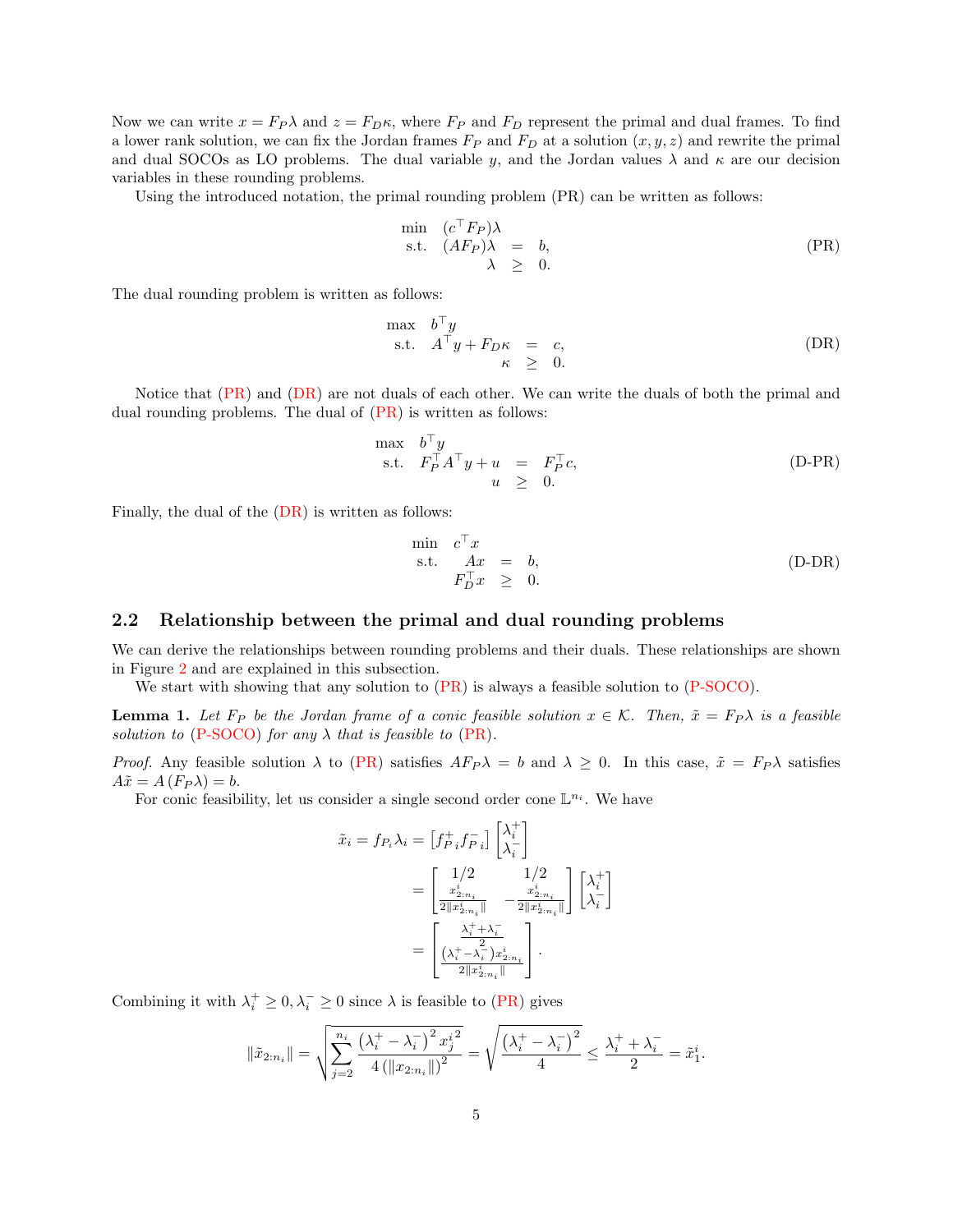$$
\begin{array}{|c|c|c|c|c|}\n\hline\n\text{min} & (c^{\top}F_{P})\lambda \\
\text{s.t.} & (AF_{P})\lambda & = & b, \\
\hline\n\lambda & \geq 0 & & \\
\hline\n\text{min} & x \geq 0 & & \\
\hline\n\text{min} & x \geq 0 & & \\
\hline\n\text{min} & c^{\top}x & & \\
\text{s.t.} & Ax & = & b, \\
\hline\n\text{min} & c^{\top}x & & \\
\hline\n\text{min} & x \in K & & \\
\hline\n\text{min} & x \in K & & \\
\hline\n\text{min} & x \in K & & \\
\hline\n\text{min} & x \in K & & \\
\hline\n\text{min} & x \in K & & \\
\hline\n\text{min} & x \in K & & \\
\hline\n\text{min} & x \in K & & \\
\hline\n\text{min} & x \in K & & \\
\hline\n\text{min} & x \in K & & \\
\hline\n\text{min} & x \in K & & \\
\hline\n\text{min} & x \in K & & \\
\hline\n\text{min} & x \in K & & \\
\hline\n\text{min} & x \in K & & \\
\hline\n\text{min} & x \in K & & \\
\hline\n\text{min} & x \in K & & \\
\hline\n\text{min} & x \in K & & \\
\hline\n\text{min} & x \in K & & \\
\hline\n\text{min} & x \in K & & \\
\hline\n\text{min} & x \in K & & \\
\hline\n\text{min} & x \in K & & \\
\hline\n\text{min} & x \in K & & \\
\hline\n\text{min} & x \in K & & \\
\hline\n\text{min} & x \in K & & \\
\hline\n\text{min} & x \in K & &
$$

Figure 2: Feasibility and duality relationship between original SOCO problems and rounding LO problems

Therefore,  $\tilde{x}_i \in \mathbb{L}^{n_i}$ . We get  $\tilde{x}_i \in \mathbb{L}^{n_i}$   $\forall i = 1, ..., k$ , and therefore  $\tilde{x} \in \mathcal{K}$ . Since  $\tilde{x}$  satisfies both  $A\tilde{x} = b$  and  $\tilde{x} \in \mathcal{K}$ , it is a feasible solution to (P-SOCO).

Similarly, we can find a feasible solution to  $(D-SOCO)$  from any feasible solution to  $(DR)$ . In the following lemma, we show the relationship between (P-SOCO) and (D-DR).

**Lemma 2.** Let  $F_D$  be the Jordan frame of a conic feasible solution  $z \in \mathcal{K}$  which is used to define (D-DR). Then, x is a feasible solution to  $(D-DR)$  for any x that is feasible to  $(P-SOCO)$ .

*Proof.* Any feasible solution x to (P-SOCO) satisfies  $Ax = b$ . By definition of dual cones, we have  $w^{\perp}x \geq 0$ ,  $\forall w \in \mathcal{K}$ . Since  $z \in \mathcal{K}$  and hence every column in  $f_D$  is in  $\mathcal{K}$ , we get  $F_D^{\perp}x \geq 0$ . Since x satisfies both constraints, it is a feasible solution to (D-DR).

We combine results of these two lemmas in the following theorem, where we show the weak duality relationship between primal and dual rounding problems.

**Theorem 3** (Weak duality). Let  $F_P$ , and  $F_D$  be the Jordan frames of a conic feasible primal and dual solution  $(x, y, z)$ . Let  $\lambda^*$  and  $y^*_{(DR)}$  be optimal solutions for (PR) and (DR), respectively. Then,  $c^+F_P\lambda^* \geq b^+y^*_{(DR)}$ .

Proof. Lemma 1 shows that any feasible solution to  $(PR)$  corresponds to a feasible solution to  $(P-SOCO)$ . Therefore, at optimality, we always have  $c^T F_P \lambda^* \geq c^T x^*_{(P\text{-}SOCO)}$ . Lemma 2 shows that any feasible solution to (P-SOCO) corresponds to a feasible solution to (D-DR). Therefore at optimality we always have  $c^{\perp}x^*_{(\text{P-SOCO})} \geq c^{\perp}x^*_{(\text{D-DR})}$ . Due to strong duality of LO, at optimality for  $(\text{DR})$  and its dual  $(\text{D-DR})$ we have

$$
c^{\top} x_{(D\text{-}DR)}^* = b^{\top} y_{(DR)}^*.
$$

Combining all these implications gives

$$
c^{\top} F_P \lambda^* \ge c^{\top} x^*_{(P\text{-}SOCO)} \ge c^{\top} x^*_{(D\text{-}DR)} = b^{\top} y^*_{(DR)}.
$$
 (1)

 $\Box$ 

 $\Box$ 

This completes the proof.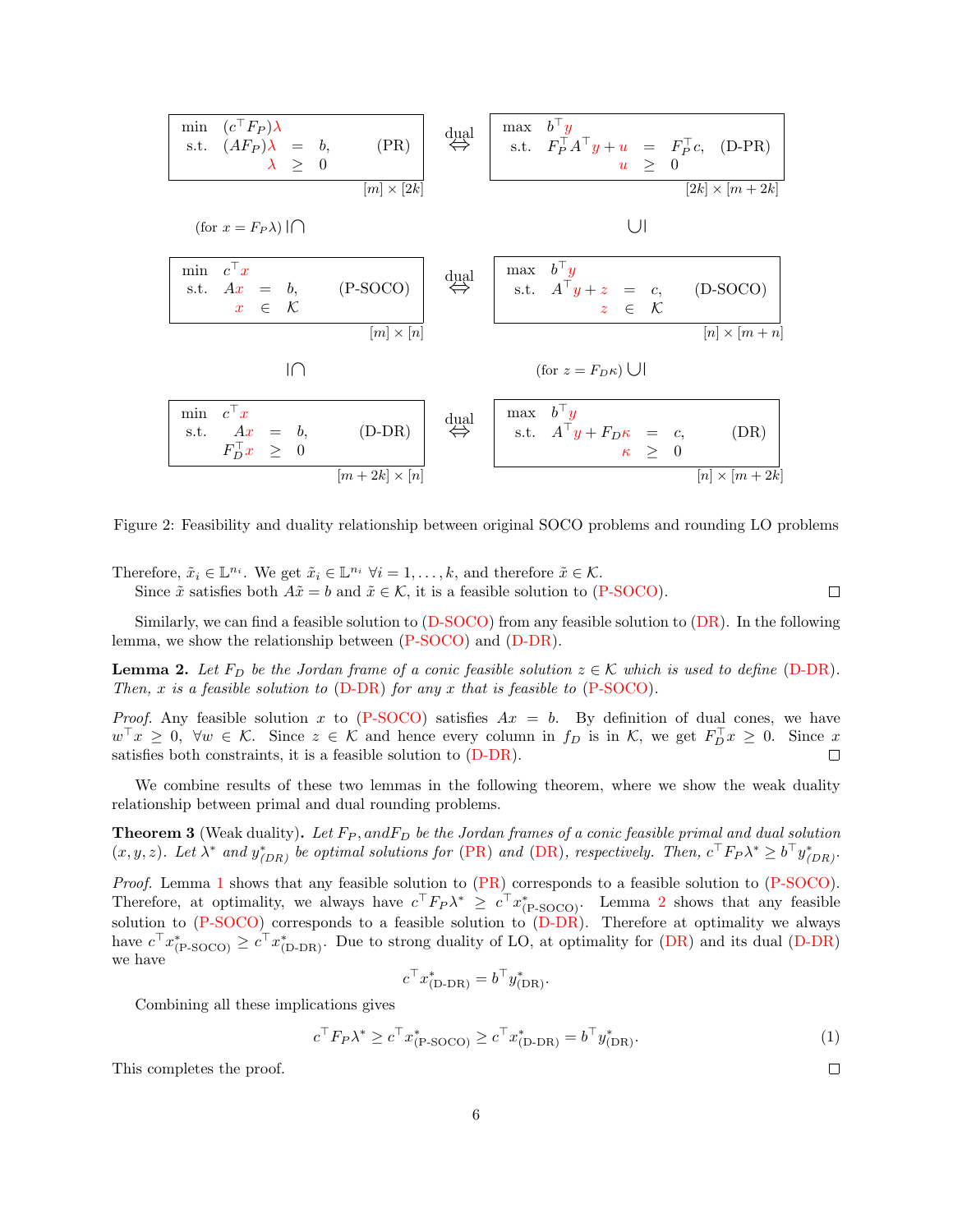Note that, if  $F_P$  is the Jordan frame of an optimal solution  $x^*_{(P\text{-}SOCO)}$  of (P-SOCO), then the equality  $c^+F_P\lambda^* = c^+x^*_{(P\text{-}SOCO)}$  holds. Similarly if  $f_D$  is the Jordan frame of an optimal solution  $z^*_{(D\text{-}SOCO)}$  of (D-SOCO), then the equality  $c^{\dagger} x^*_{(P\text{-}SOCO)} = c^{\dagger} x^*_{(D\text{-}DR)}$  holds.

Corollary 4. If the objective value of problems (PR) and (DR) are equal to each other for a feasible solution, then all inequalities in  $(1)$  hold as equalities. In this case, an optimal solution of  $(P\text{-}SOCO)$  and  $(D\text{-}SOCO)$ can be obtained as  $(x, y, z) = (F_P \lambda^*, y^*_{(DR)}, F_D \kappa^*)$  by solely solving rounding problems.

Corollary 5. If the problem (DR) is dual infeasible, then (P-SOCO) must be infeasible. This includes the case when (DR) is unbounded.

These results can be also derived for the dual side. Note that we were able to derive these results while not using anything beyond weak duality about the duality properties of the original pair of SOCO problems.

#### 2.3 Self-dual embedding IPM

The warm-start approach we present in this paper is based on self-dual embedding IPMs. For this reason, we implemented a primal-dual self-dual embedding IPM in MATLAB that uses Mehrotra's predictor-corrector method [29]. In our implementation, for algorithmic choices, we follow the directions of Andersen et al. [4] and Sturm [40].

Self-dual embedding IPM starts with a primal (P-SOCO) and dual (D-SOCO) pair. We introduce three auxiliary variables  $x_0, y_0, z_0$  and write the following self-dual problem:

$$
\begin{array}{rcl}\n\min_{x,y,z,x_0,y_0,z_0} & \vartheta y_0 & & & \\
& Ax & -bx_0 & +r_p y_0 & & & \\
& Ax & -bx_0 & +r_d y_0 & -z & & \\
& & 6\mathbf{I}^T y & -c\mathbf{I}^T x & +r_d y_0 & -z & & \\
& & 6\mathbf{I}^T y & -c\mathbf{I}^T x & -r_g x_0 & & \\
& & & -r_p^T y & -r_d^T x & -r_g x_0 & & \\
& & x \in \mathcal{K}, \ z \in \mathcal{K}^*, \ x_0 \in \mathbb{R}_+, \ y \in \mathbb{R}^m, \ z_0 \in \mathbb{R}_+, \n\end{array} \tag{2}
$$

where

$$
r_p := \frac{bx_0 - Ax^{(0)}}{y_0^{(0)}}, \quad r_d := \frac{A^{\top}y^{(0)} + z^{(0)} - cx_0}{y_0^{(0)}}, \quad r_g := \frac{c^{\top}x^{(0)} - b^{\top}y^{(0)} + z_0^{(0)}}{y_0^{(0)}},
$$

$$
\vartheta = \frac{x^{(0)}z^{(0)} + x_0^{(0)}z_0^{(0)}}{y_0^{(0)}}.
$$

Default initial values  $(x^{(0)}, y^{(0)}, z^{(0)})$  for a feasible IPM are

$$
x^{(0)} = \iota
$$
,  $y^{(0)} = 0$ ,  $z^{(0)} = \iota$ ,  $x_0^{(0)} = 1$ ,  $y_0^{(0)} = 1$ ,  $z_0^{(0)} = 1$ ,

where  $\iota^i = (1, 0, \ldots, 0)^\top \in \mathbb{R}^{n_i}$  for  $i = 1, \ldots, k$  and  $\iota = (\iota^1; \ldots; \iota^k) \in \mathbb{R}^n$ . This initial solution is feasible for the self-dual embedding problem and it is also on the central path for  $\mu = 1$ .

Observe that we can initialize the self-dual embedding IPM with any interior conic feasible solution for (2). This observation is key to our warm-start approach presented in the following section.

### 3 Warm-starting

Warm-start for optimization methods plays a critical role in reducing solution time, especially in BB and BCC methods, where related instances are being solved consecutively. In fact, the popularity of the dual simplex method for solving MILO can be attributed to its efficiency in warm-start. By warm-start, we can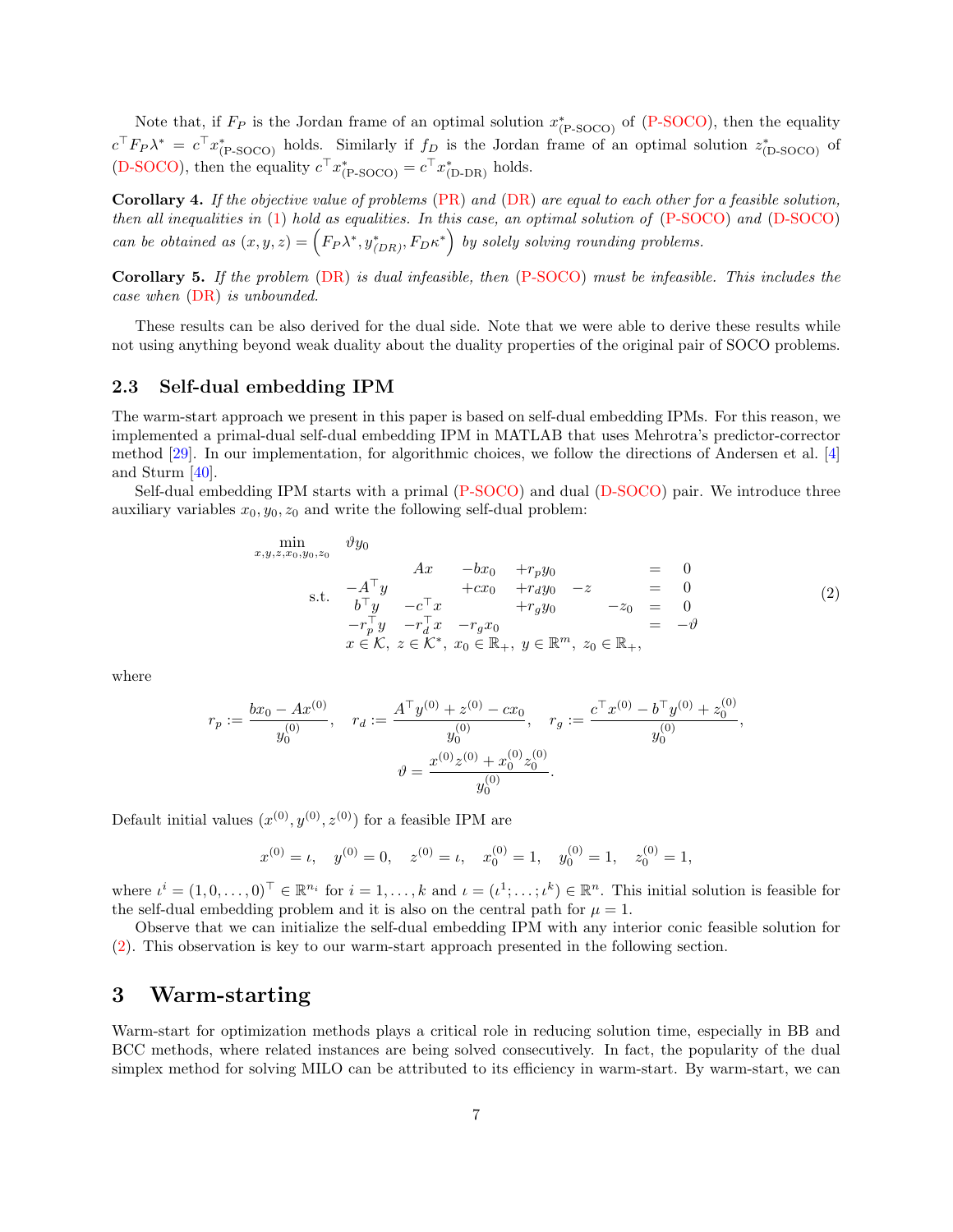think of using any information obtained from the original instance to solve a related instance. Although warm-start methods for simplex-like methods are only limited to using a previous optimal solution, we need to think more than that for warm-starting IPMs. Using the optimal solution of the original instance for warm-starting IPMs directly is not a good idea. Such a point will be most likely be infeasible, which leaves only infeasible IPMs in play. Moreover, such a point will be on the boundary of the feasible region, which means IPMs are not directly applicable. Contrary to simplex-like methods, a well-centered point could work much better in practice, even if it is away from the previous optimal solution. This is the main reason why warm-starting for IPMs is often seen as unsuccessful or application-specific.

There are various methods researchers have tried to design efficient warm-starting IPMs. Almost all approaches on this topic use either an optimal solution or a stored IPM iteration of the original problem and try to generate a good initial point. There are mainly two ways of approaching warm-starting for IPMs. The first one is modifying the problems to prevent slow progress. These methods are also called shifted barrier methods, since they shift the boundaries of variables temporarily for faster progress [14]. The second one is to use an intermediate procedure to obtain a relatively well-centered point and use it as an initial point to the IPM. There are various methods that have been tried by researchers within this category, such as adding slack variables [16], generating a point by using a feasible point and the previous optimal solution [39], and using an exact primal-dual penalty method [12].

We present a warm-start approach where we use an intermediate procedure to formulate the self-dual embedding IPM with an initial point. Our procedure consists of solving two auxiliary LO problems, which will help us to minimize the primal and dual infeasibilities, respectively. Then, similar to Skajaa et al. [39], we find a point as a convex combination of the optimal solution of the rounding LO problems and an IPM iterate of the original problem.

We present the steps of our proposed warm-start approach in the following subsections.

#### 3.1 Solving rounding problems

Suppose we have an original problem in the form of  $(P\text{-}SOCO)$ . Let  $(x^*, y^*, z^*)$  be a primal-dual optimal solution for the original problem. Based on the numerical values of  $x^*$  and  $z^*$ , each conic component of the solution can belong to one of the four classes:  $\mathcal{B}, \mathcal{N}, \mathcal{R}, \mathcal{T}$  [41]. A cone *i* belongs to  $\mathcal{B}$  if  $x^{*i}$  is inside the cone and  $z^{*i} = 0$ , and to N if  $z^{*i}$  is inside the cone and  $x^{*i} = 0$ . For the class R both  $x^{*i}$  and  $z^{*i}$  are on the boundary of the cone i and orthogonal to each other. Finally, for the  $\mathcal T$  case the sum  $x^{*i} + z^{*i}$  is on the boundary of the cone i. If  $\mathcal{T} \neq \emptyset$ , then the optimal solution is not strictly complementary.

After identifying the classes of the cones, we derive the Jordan frames for both the primal and dual problems. If a cone belongs to the set  $\mathcal{B}$ , then we use the primal Jordan frame for the dual slack variable  $z^{*i}$ as well, and similarly if a cone belongs to the set  $\mathcal N$ , we use the dual Jordan frame for the primal variable  $x^{*i}$ , too. If a cone is in R, then the primal and dual Jordan frames are the same. We use this frame for  $F_P$ and  $F_D$ . If a cone is in  $\mathcal{T}$ , we use an earlier IPM iteration to choose a Jordan frame.

Denote  $F_P^*$  and  $F_D^*$  as primal and dual Jordan frames at an optimal solution  $(x^*, y^*, z^*)$ .

Consider that the new instance is obtained after branching on a variable, say  $x_j$  such that

$$
x_j \leq \lfloor x^*_j \rfloor
$$

is added to the problem. We add a slack variable s to the problem to get the new constraint in the standard form such as

$$
x_j + s = \lfloor x_j^* \rfloor, \ s \in \mathbb{L}^1.
$$

Denote

$$
\bar{x} = \begin{bmatrix} x \\ s \end{bmatrix} \quad \bar{y} = \begin{bmatrix} y \\ y_s \end{bmatrix} \quad \bar{z} = \begin{bmatrix} z \\ z_s \end{bmatrix} \quad \bar{A} = \begin{bmatrix} A & 0 \\ e_j^\top & 1 \end{bmatrix} \quad \bar{b} = \begin{bmatrix} b \\ \lfloor x_j^* \rfloor \end{bmatrix} \quad \bar{c} = \begin{bmatrix} c \\ 0 \end{bmatrix}, \quad \bar{K} = \mathcal{K} \times \mathbb{L}^1
$$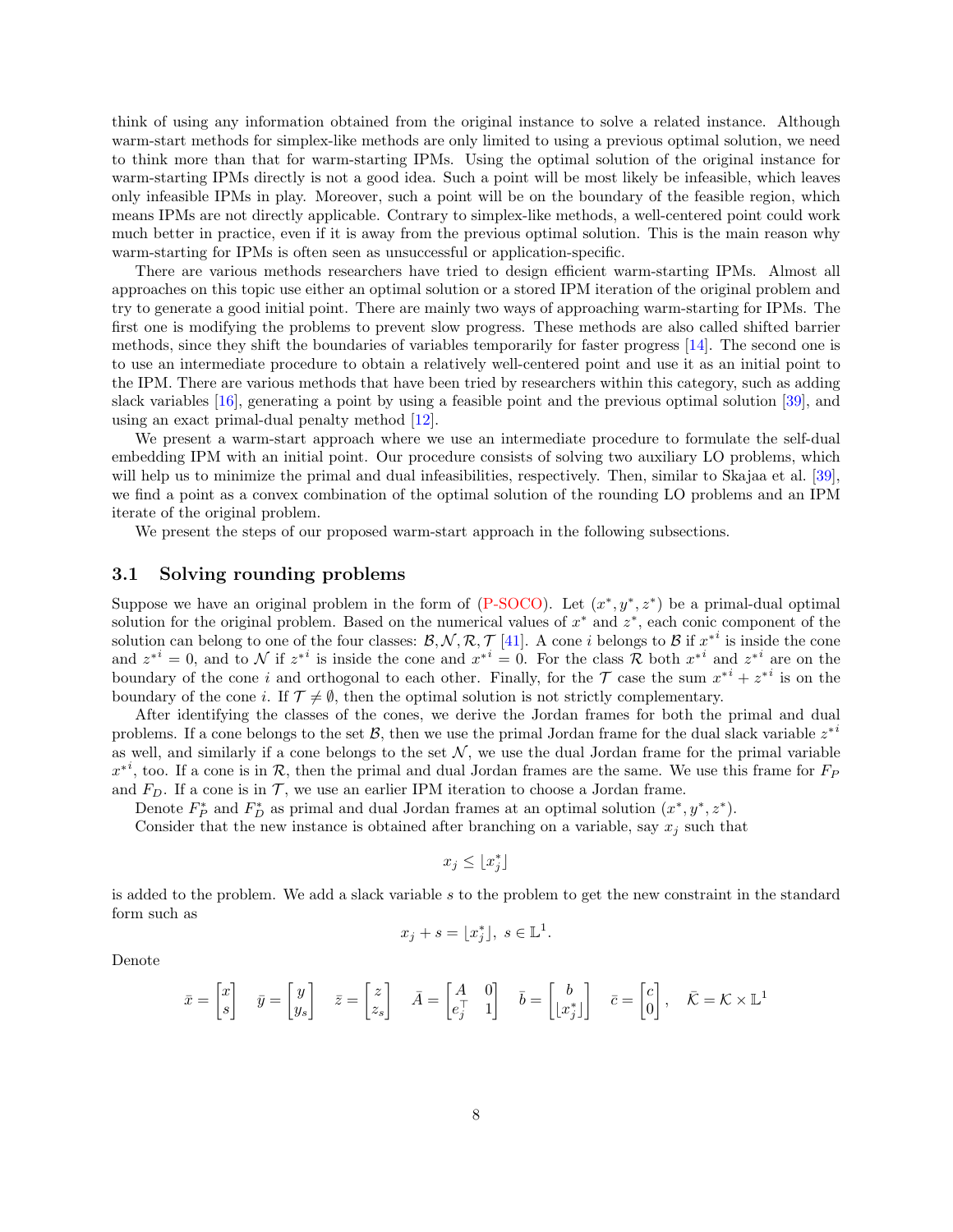where  $e_j$  is the  $j^{\text{th}}$  unit vector. The new primal-dual problems are

$$
\begin{array}{rcl}\n\min & \bar{c}^\top \bar{x} \\
\text{s.t.} & \bar{A}\bar{x} = \bar{b}, \\
\bar{x} \in \bar{K},\n\end{array}\n\quad\n\begin{array}{rcl}\n\max & \bar{b}^\top \bar{y} \\
\text{s.t.} & \bar{A}^\top \bar{y} + \bar{z} = \bar{c}, \\
\bar{z} \in \bar{K}.\n\end{array}
$$

After adding the slack variable into the primal and dual Jordan frames,  $F_P^*$  and  $F_D^*$ , we obtain Jordan frames for rounding problems. Now, we can replace  $\bar{x}$  and  $\bar{z}$  with their equivalent  $\bar{F}_P \lambda$  and  $\bar{F}_D \kappa$  in the primal and dual problems. This gives us primal and dual rounding problems for the new system, namely

$$
\begin{array}{llll}\n\min & (\bar{c}^{\top}\bar{F}_P)\lambda & \max & \bar{b}^{\top}\bar{y} \\
\text{s.t.} & (\bar{A}\bar{F}_P)\lambda & = & \bar{b}, & \text{s.t.} & \bar{A}^{\top}\bar{y} + \bar{f}_{D}\kappa & = & \bar{c}, \\
& \lambda & \geq & 0. & \kappa & \geq & 0.\n\end{array}
$$

We solve these rounding problems for variables  $(\lambda, \bar{y}, \kappa)$  to obtain the rounding solution of the system that is  $(\bar{x}^*, \bar{y}^*, \bar{z}^*) = (\bar{F}_P \lambda^*, \bar{y}^*, \bar{f}_D \kappa^*)$ . The primal rounding problem consists of m constraints and 2k variables, and the dual rounding problem consists of n constraints and  $m + 2k$  variables. For a moderately sized MISOCO problem, sizes of the primal and dual rounding problems are considered to be small for any commercial off-the-shelf LO solvers. Solving the rounding problems take a fraction of a second for most cases in practice, so they are negligible compared to the time required to solve the SOCO problems.

#### 3.2 Choosing a convex combination of solutions

Notice that our rounding solutions satisfy  $\bar{A}\bar{x}^* = \bar{b}$ , and  $\bar{A}^\top \bar{y}^* + \bar{z}^* = \bar{c}$  at optimality. Hence,  $(\bar{x}^*, \bar{y}^*, \bar{z}^*)$ is a feasible primal-dual solution for the new problem, although it may not satisfy the complementarity condition. This solution is not suitable to start IPMs, since it is on the boundary of the feasible region.

Instead of using the rounding solution, we will find an interior point as the convex combination of the rounding solution and an earlier IPM iteration of the original problem. Here, we know that the default initial point  $(x, y, z) = (\iota, 0, \iota)$  are always interior feasible for the new problem after initializing the extra variables as  $(s, y_s, z_s) = (1, 0, 1)$  due to the construction of the self-dual embedding model. We can find and choose a conic feasible IPM iteration  $\ell, (x^{(\ell)}, y^{(\ell)}, z^{(\ell)})$ , and use it to generate a new initial solution for the IPM.

From a feasible IPM iteration  $\ell$ , we generate an initial point  $(\bar{x}^{(0)}, \bar{y}^{(0)}, \bar{z}^{(0)})$ such that

$$
\bar{x}^0 = \alpha \bar{x}^* + (1 - \alpha) \begin{bmatrix} x^{(\ell)} \\ 1 \end{bmatrix},
$$

$$
\bar{y}^0 = \alpha \bar{y}^* + (1 - \alpha) \begin{bmatrix} y^{(\ell)} \\ 0 \end{bmatrix},
$$

$$
\bar{z}^0 = \alpha \bar{z}^* + (1 - \alpha) \begin{bmatrix} z^{(\ell)} \\ 1 \end{bmatrix}.
$$

Using an earlier IPM iteration will provide a better centered interior point, although primal-dual infeasibilities may be large. On the other hand, using a later IPM iteration is more likely to give us a smaller  $\mu$  parameter and smaller primal-dual infeasibility, however may lead to slow progress due to risk of being closer to the boundary. From a practical point of view, one need to consider the trade-off between closeness to optimality versus closeness to boundary when choosing which IPM iteration is used. Based on our numerical experiments, choosing an iterate from one-fourth to one-half of the original IPM iterations is a safe choice, which is usually close to the central path for the new problem and provide a smaller primal-dual infeasibility for our purposes. A moderate choice of  $\alpha$  usually works well. We observed that  $\alpha = 0.6$  works consistently well across all tests.

#### 3.3 Initialization

After completing the previous steps, now we reached the point that the self-dual embedding model can be initiated by  $(\bar{x}^{(0)}, \bar{y}^{(0)}, \bar{z}^{(0)})$ . Conic infeasibilities can be fixed by increasing the leading variables with a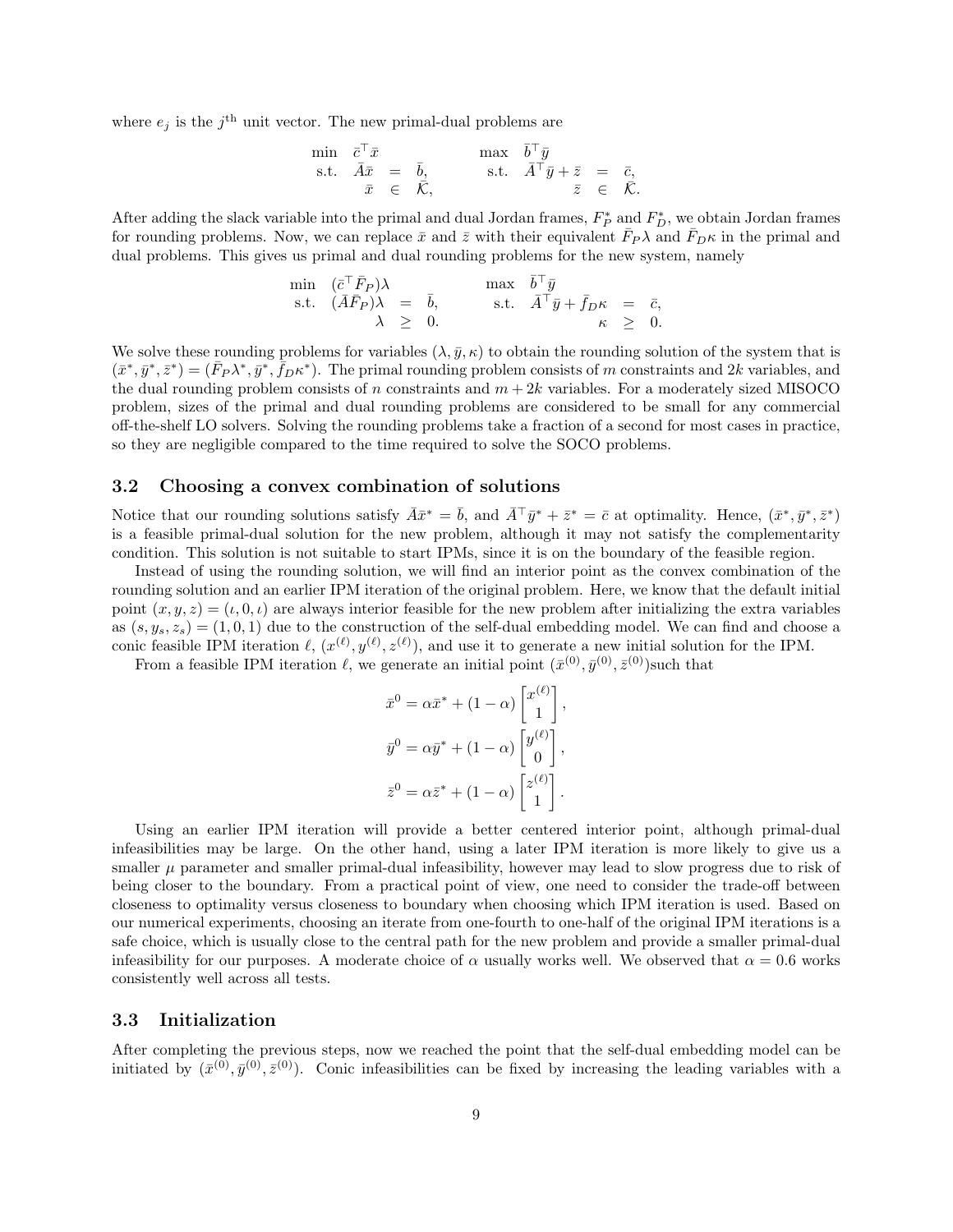small magnitude. At the beginning of the IPM steps, the generated initial point is evaluated for centrality and a corrector step is taken if needed. Variables inside the self-dual embedding model are initialized as  $(x_0^{(0)}, y_0^{(0)}, z_0^{(0)}) = (1, 1, 1).$ 

#### 3.4 Solution approach

Our proposed warm-start method has the ability to detect optimality and infeasibility right after solving rounding problems. There are 4 outcomes in total for each instance in our solution approach, which are;

- Immediately infeasible  $(II)$  when problem  $(DR)$  is dual infeasible,
- Immediately optimal (IO) when the objectives of (PR) and (DR) are the same,
- Using the warm-start (WS) approach when rounding problems are feasible but does not give a proof of optimality or infeasibility,
- Using the cold-start (CS) approach when rounding problems are infeasible.

We use the following steps as our solution approach after solving the original problem and obtaining the optimal Jordan frames

- 1. Solve the dual rounding problem.
	- If problem (DR) is dual infeasible, then conclude that problem (P-SOCO) is infeasible and return. (II: Immediately infeasible, see Corollary 5)
	- If problem  $(DR)$  is feasible, then continue.
- 2. Solve the primal rounding problem.
	- If problem (PR) is feasible and the objective values of the rounding problems are equal to each other, then we can conclude that the rounding solution is optimal. (IO: Immediately optimal, see Corollary 4)
	- Else, if problem (PR) is feasible, choose an early iterate of the IPM iterations based on the number of IPM iterations of the original problem, and use  $\alpha = 0.6$  to generate an initial point. We can start the IPM from the generated point. (WS: Warm-start)
	- If problem (PR) is infeasible, then use the default initial point of the self-dual embedding system. (CS: Cold-start)

### 4 Numerical experiments

In this section, we provide details of experiments conducted to test our warm-start approach on a variety of problems. We start with a description of the method, and then provide numerical results.

#### 4.1 Methodology

We use a similar approach to measure efficiency of the proposed warm-start strategy as Engau et al. [16] and Skajaa et al. [39]. We measure the ratio of warm-start iterations to cold-start iterations, and then find the geometric mean covering all test problems. We add one to each metric to be able to include cases where an optimal solution is obtained after solving rounding problems. The ratio for each problem is

$$
\mathcal{P}_i = \frac{(\text{# of IPM items with warm-start for Problem } i) + 1}{(\text{# of IPM items with cold-start for Problem } i) + 1}
$$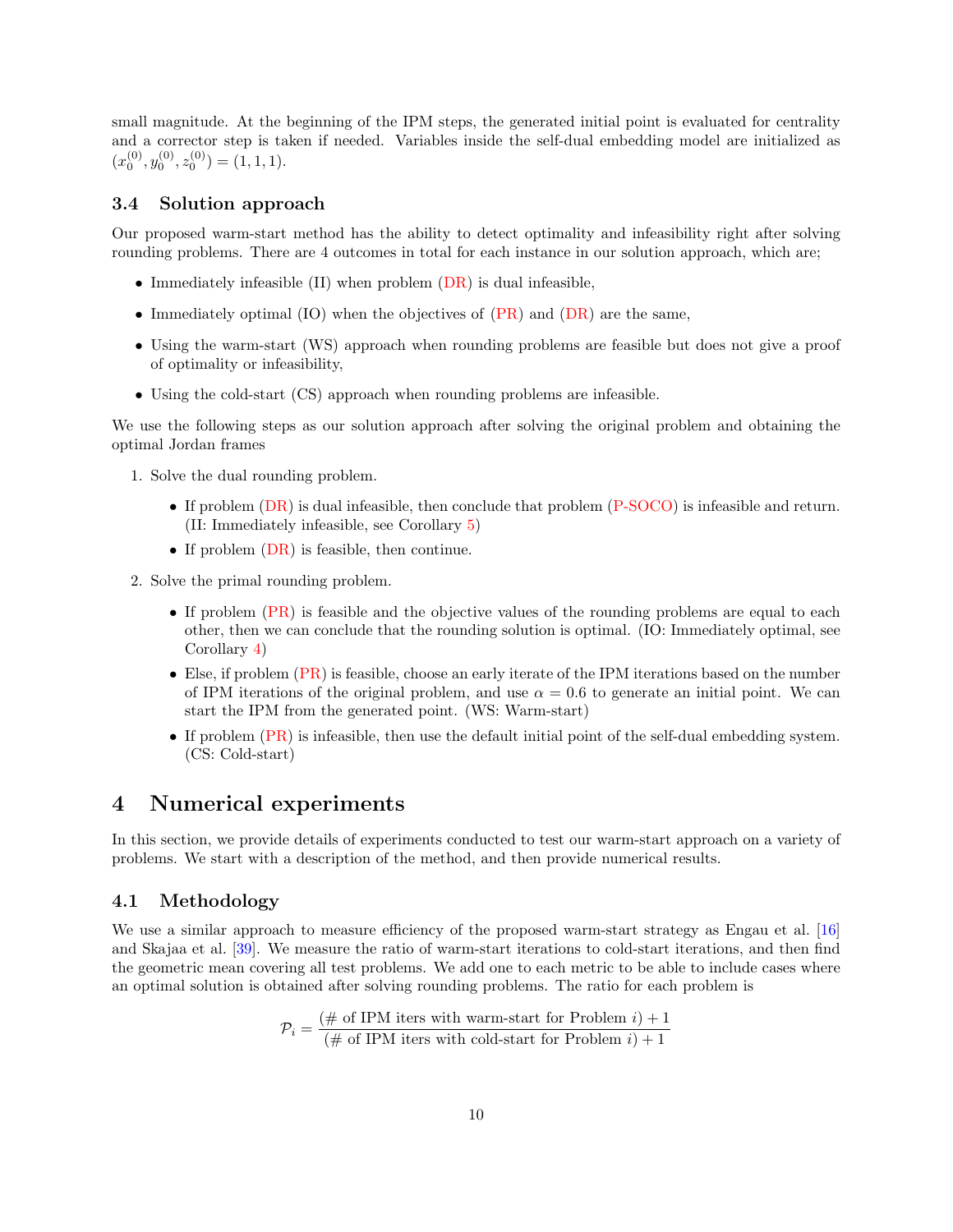and the metric for measuring the efficiency of the method is the geometric mean,

$$
\mathcal{G}_I = \sqrt[k]{\mathcal{P}_1 \mathcal{P}_2 \dots \mathcal{P}_k}.
$$

We mainly use the number of IPM iterations to measure the performance of the warm-start, because solving rounding problems take a negligible amount compared to solving SOCO instances. Number of IPM iterations roughly gives the same ratio, which we found sufficient for our purposes here.

The warm-start approach is implemented in MATLAB on top of a self-dual embedding SOCO solver that we implemented. We used the primal simplex method of IBM ILOG CPLEX 12.7.0.0 to solve the rounding problems. The Conic Benchmark Library (CBLIB) [19] problems and their random fixings are solved at the root node and then two subproblems are generated. Then, both subproblems are solved with cold-start and warm-start IPMs.

As a rule of thumb, we choose one-fourth, one-third and one-half of total IPM iterations if the total IPM iterations to solve the original problem is between 0 and 10, between 10 and 20, and more than 20, respectively. We use  $\alpha = 0.6$  for all experiments which works well in practice.

#### 4.2 Performance of warm-start for various branching variable types

We can categorize variables inside SOCO problems in three types: Non-negative variables, leading variables and in-cone variables. Non-negative variables, by definition, belong to  $\mathcal{L}^1$  and they do not appear in any other cones. Leading variables are the first index in an SOC that has two or more elements. In-cone variables are the remaining ones, which appear inside the cones that have at least two elements. There are only a few problem in the CBLIB library that has integer variables that appears as leading variables of SOCs. There are no problems in CBLIB that have an integer variables inside SOCs. For these reasons, we generated some variations of CBLIB test problems where we branch on leading and in-cone variables, even if they are not specified as integers, originally. We discarded instances that hit the time or the iteration limit from the results.

Feasibility of the rounding problems heavily depends on which type of variable is used for branching. See Table 1 for the distribution of instances into methods we followed for warm-start based on variable type. We were able to use our warm-start approach (either IO, II or WS) for 496 out of 719 problems when we branch on non-negative variables. This number is 448 out of 700 when branching on leading variables and 256 out of 696 when branching on in-cone variables. Out of these only 44 and 9 of instances are solved as IO or WS for leading and in-cone variables, respectively. These results show that our warm-start approach works best for branching on non-negative variables, which is the case for the majority of CBLIB problems.

| Type         | Status     | Ю  | WS  | CS  | Н   | Total |
|--------------|------------|----|-----|-----|-----|-------|
| Non-negative |            |    |     |     |     |       |
|              | Feasible   | 99 | 388 | 218 |     | 705   |
|              | Infeasible |    |     | 5   | 9   | 14    |
| Leading      |            |    |     |     |     |       |
|              | Feasible   | 10 | 34  | 238 |     | 282   |
|              | Infeasible |    |     | 14  | 404 | 418   |
| In-cone      |            |    |     |     |     |       |
|              | Feasible   |    | 9   | 413 |     | 422   |
|              | Infeasible |    |     | 27  | 247 | 274   |

| Table 1: Distribution of instances into methods based on variable type and problem status. |  |
|--------------------------------------------------------------------------------------------|--|
| (IO: Immediately optimal, WS: Warm-start, CS: Cold-start, II: Immediately infeasible)      |  |

Instances where we branch on leading and in-cone variables often lead to infeasible rounding problems. The reason for this is the nature of our warm-start. By fixing the optimal Jordan frames, we are assuming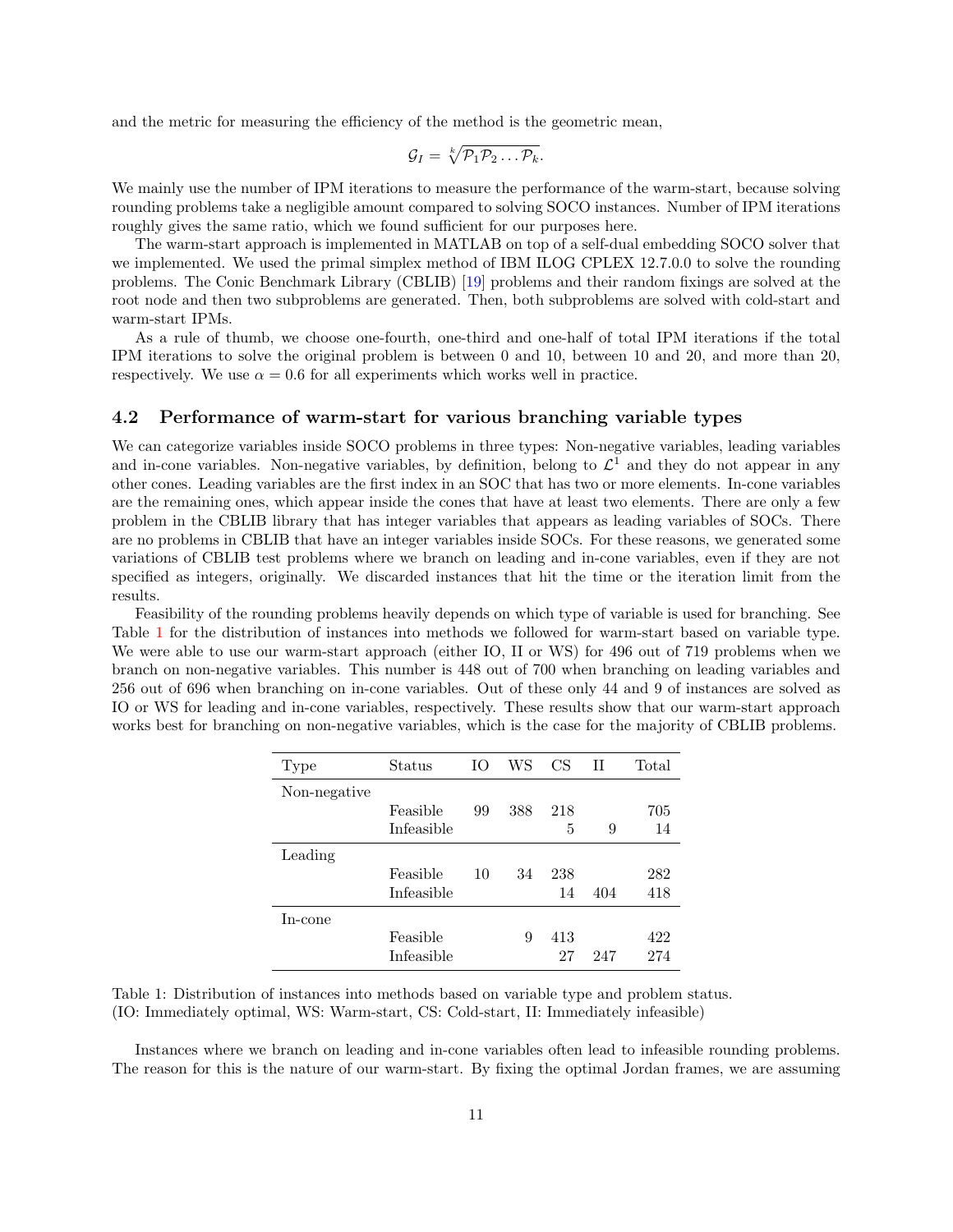that the new optimal solution will have the same or a similar Jordan frame, so that we can get closer to the solution by using a convex combination. However, the Jordan frame corresponding to the cone in which the branching variable appears will most likely change after branching, which gives us infeasible rounding problems. Our use of rounding problems corresponds to outer approximation for the dual side. Adding a new Jordan frame to the problem may make the primal rounding problem feasible, especially for in-cone variable branching, but it is hard to identify which frame will be feasible.

Efficiency of the warm-start approach is given in terms of geometric mean in Table 2. The results show that the we solve the instances about 72% of the iteration compared to cold-start when we branch on nonnegative variables. For a warm-start method for modification-based changes, this is a significant value. This percentage is around 48% when we include instances that are solved immediately after rounding problems. On average, we solve new instances with 59% of total IPM iterations compared to cold-start. The average efficiency is worse for leading and in-cone variables when using the warm-start approach. Our biggest gain for these variable types come from infeasible cases. We solve infeasible instances with 11% and 12% of total IPM iterations compared to cold-start when branching on leading and in-cone variables, respectively. Note that we have very few cases where we could apply our warm-start method in those categories.

| Type         | Status     | WS      | WS, IO, or II | All     | Total   |
|--------------|------------|---------|---------------|---------|---------|
| Non-negative |            |         |               |         | 58.88%  |
|              | Feasible   | 71.72%  | 47.76\%       | 60.02%  |         |
|              | Infeasible |         | $9.77\%$      | 22.43%  |         |
| Leading      |            |         |               |         | 25.10\% |
|              | Feasible   | 87.62%  | 55.29\%       | 91.17%  |         |
|              | Infeasible |         | $9.73\%$      | 10.52%  |         |
| In-cone      |            |         |               |         | 43.83%  |
|              | Feasible   | 99.18\% | 99.18\%       | 99.98%  |         |
|              | Infeasible |         | 9.79%         | 12.31\% |         |

Table 2: Geometric mean of the ratio of warm-start iterations to cold-start iterations among all instances.

#### 4.3 Comparison to cold-start and other warm-start methods

As shown in Section 4.2, our warm-start approach provides two benefits. The first one is when we solve the problem right after solving rounding problems, and the second one is choosing a different initial point for self-dual embedding system if rounding problems provide feasible solutions. A comparison of warm-start iterations to cold-start iterations are given in Figure 3. As seen from the scatter plot with jitter, we have a significant advantage when the rounding problems are feasible.

We compared our method to the warm-start approach of Skajaa et al. [39]. Their warm-start approach performs slightly better than the cold-start for our test problems. Note that their method is originally proposed for perturbation based changes. They use a ratio of 0.99 (previous optimal) to 0.01 (default initial point) to find an initial point for perturbation based changes, but this choice may perform poorly for most test problems since the problems change more significantly than small perturbation after branching. Therefore we tried different values and decided to use 0.15 to 0.75 for comparison. Since we used cold-start for cases where the rounding problems are infeasible, we only compare our method to theirs for cases where we used an initial point to warm-start. A comparison of number of IPM iterations compared to Skajaa et al.'s warmstart method is given in Figure 4 as a scatter plot with jitter. It is worth noting that the geometric mean the improvement of our warm-start approach compared to cold-start for non-negative variables is 71.72%, whereas this number is  $99.81\%$  by using the warm-start approach of Skajaa et al...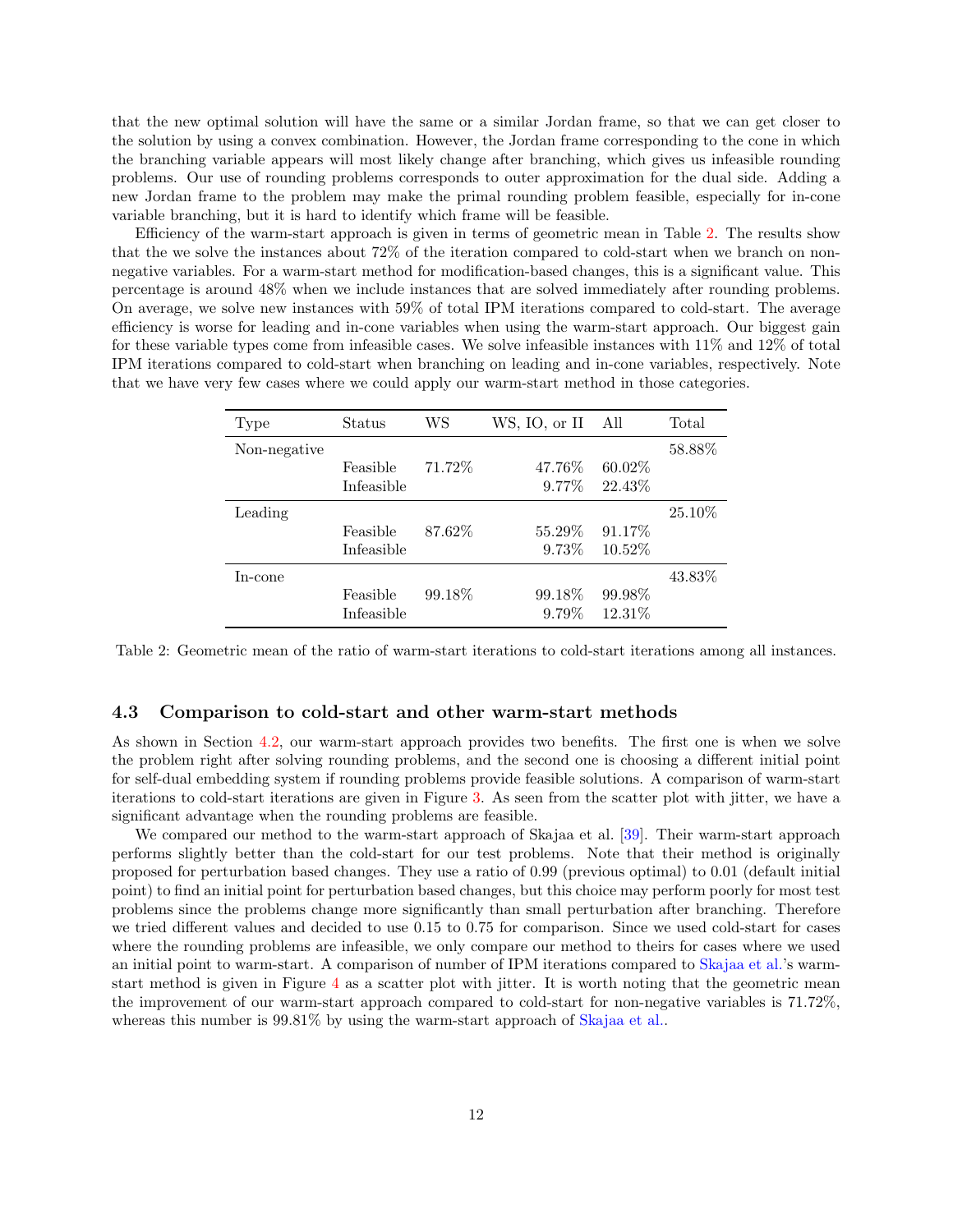

Figure 3: The comparison of warm-start IPM iterations versus cold-start IPM iterations.

#### 4.4 Effect of warm-starting for infeasible cases

We see a huge benefit of solving rounding problems for infeasible cases. To the best of our knowledge, there is no warm-start method for infeasible cases in the literature. Our warm-start procedure is able identify infeasible cases before solving the new instance for a majority of instances we have. For non-negative variable branching 9 out of 14, for leading variable branching 404 out of 418, and for in-cone variable branching 247 out of 274 instances are concluded to be infeasible right after solving the rounding problems. This means a huge saving in terms of solution time and IPM iterations.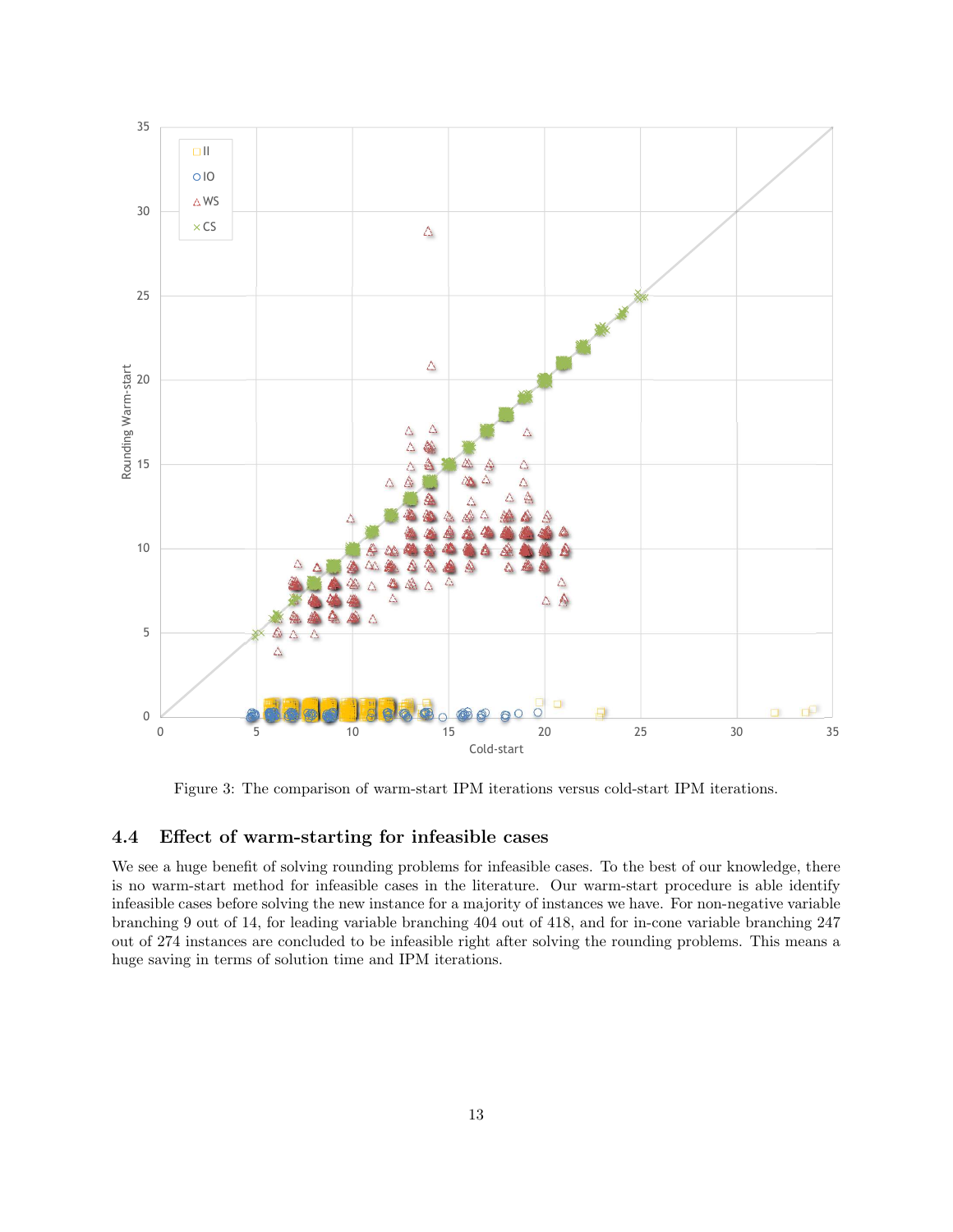

Figure 4: The comparison of IPM iterations of our approach versus warm-start of Skajaa et al. on feasible instances.

## 5 Conclusion and future work

In this study, we proposed a warm-start approach for self-dual embedding IPMs to solve SOCO problems appearing in a BCC tree when solving MISOCO problems. To our knowledge, this is the first study about warm-starting SOCO instances after a modification based change of the problem instance. Moreover, it is the first study on providing an earlier detection for infeasible cases before starting IPM iterations. Such an approach is not even available for LO problems.

In our experiments, we demonstrate the performance of our approach on the CBLIB test set. We are able to solve test problems taken from CBLIB using around 70% of the total IPM iterations compared to cold-start on feasible instances. The ability of the warm-start approach to identify optimal and infeasible cases is also very significant. We are able to identify the new optimal solution in 99 out of 705 instances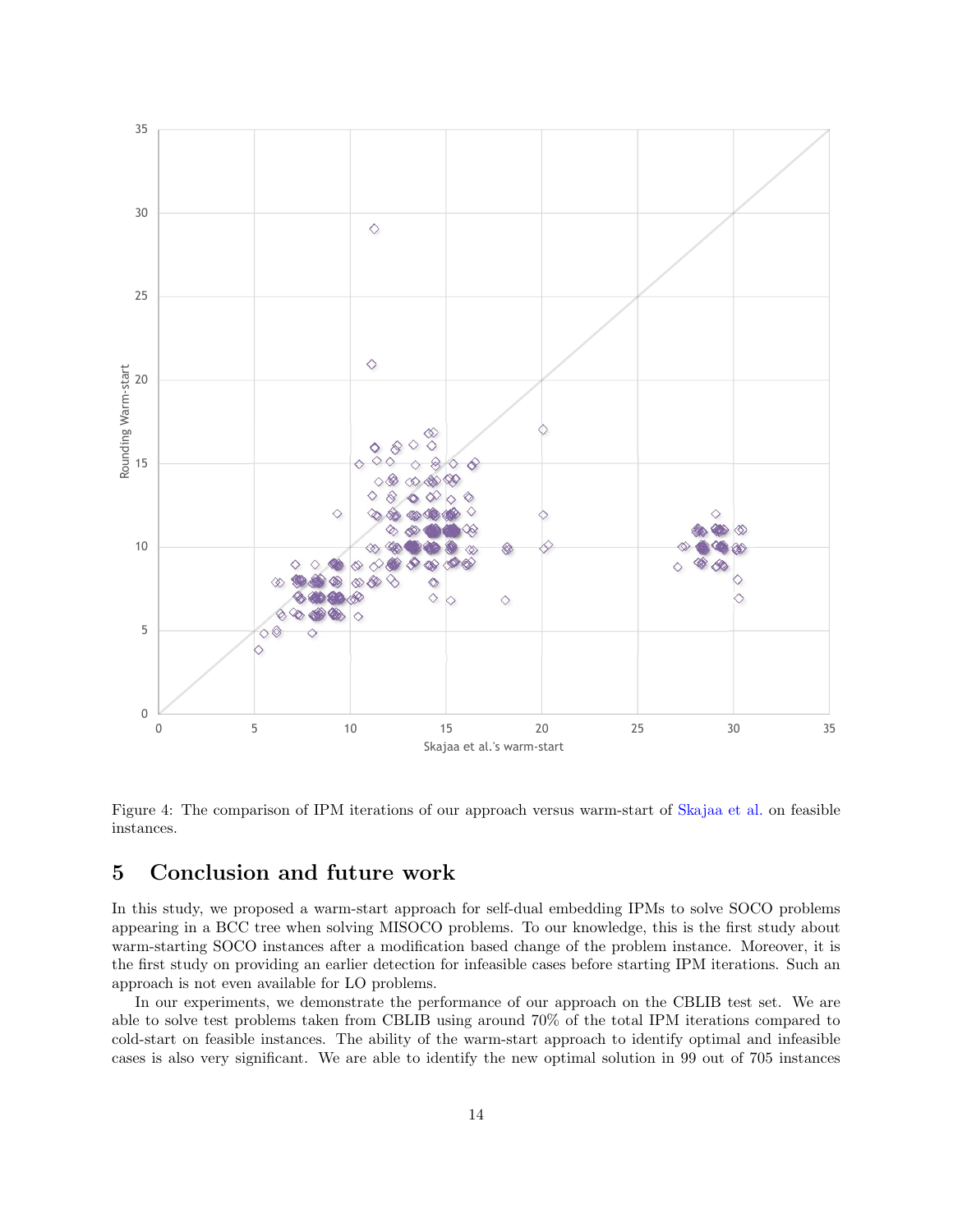when branching on non-negative variables just by solving two LO rounding problems. On top of that we are able to identify infeasible primal SOCO instances in 656 out of 706 infeasible cases. Improvement of such a magnitude is quite uncommon for a warm-start approach to IPMs.

Our approach is limited to the cases where rounding problems are feasible or provide a useful conclusion. Although our approach performs well on infeasible instances to detect infeasibility, the primal rounding problem gets infeasible for a significant number of cases. Such cases might be addressed in the future with an alternative approach of initialization of self-dual embedding IPMs.

There are a few open questions for future studies. First of all, we have yet to try this warm-start approach in a full BCC framework. Only minor change are needed to deploy our proposed warm-start approach after a conic cut is added to the problem.Moreover, we can use the rounding problems for pruning by bound inside a BB tree. If we have a dual feasible solution for (D-SOCO) with an objective value that is worse than the current incumbent objective in the tree, then we can prune the node by bound since, due to weak duality, it cannot yield a better solution. So if the optimal value of problem  $(DR)$  is greater than the objective of the incumbent solution, we can draw the same conclusion without solving the node. A final open question is about warm-starting of infeasible instances. The default initialization of the self-dual embedding framework is biased towards feasible instances. When infeasibility is suspected, it may be advantageous to initialize the model differently.

## References

- [1] M. Selim Aktürk, Alper Atamtürk, and Sinan Gürel. A strong conic quadratic reformulation for machinejob assignment with controllable processing times. Operations Research Letters, 37(3):187–191, 2009.
- [2] Farid Alizadeh and Donald Goldfarb. Second-order cone programming. Mathematical Programming, 95 (1):3–51, 2003.
- [3] Erling D. Andersen and Knud D. Andersen. The MOSEK optimization software. EKA Consulting ApS, Denmark, 2000.
- [4] Erling D. Andersen, Cornelis Roos, and Tamás Terlaky. On implementing a primal-dual interior-point method for conic quadratic optimization. Mathematical Programming, 95(2):249–277, 2003.
- [5] Alper Atamtürk, Gemma Berenguer, and Zuo-Jun Shen. A conic integer programming approach to stochastic joint location-inventory problems. Operations Research, 60(2):366–381, 2012.
- [6] Pietro Belotti, Julio C. Góez, Imre Pólik, Ted K. Ralphs, and Tamás Terlaky. On families of quadratic surfaces having fixed intersections with two hyperplanes. Discrete Applied Mathematics, 161(16):2778– 2793, 2013.
- [7] Pietro Belotti, Julio C. Góez, Imre Pólik, Ted K. Ralphs, and Tamás Terlaky. A conic representation of the convex hull of disjunctive sets and conic cuts for integer second order cone optimization. In Mehiddin Al-Baali, Lucio Grandinetti, and Anton Purnama, editors, Numerical Analysis and Optimization, pages 1–35. Springer, 2015.
- [8] Pietro Belotti, Julio C. Góez, Imre Pólik, Ted K. Ralphs, and Tamás Terlaky. A complete characterization of disjunctive conic cuts for mixed integer second order cone optimization. Discrete Optimization, 2016. ISSN 1572-5286. doi: http://dx.doi.org/10.1016/j.disopt.2016.10.001.
- [9] Aharon Ben-Tal and Arkadi Nemirovski. Lectures on modern convex optimization: analysis, algorithms, and engineering applications. SIAM, 2001.
- [10] Aharon Ben-Tal and Arkadi Nemirovski. On polyhedral approximations of the second-order cone. Mathematics of Operations Research, 26(2):193–205, 2001.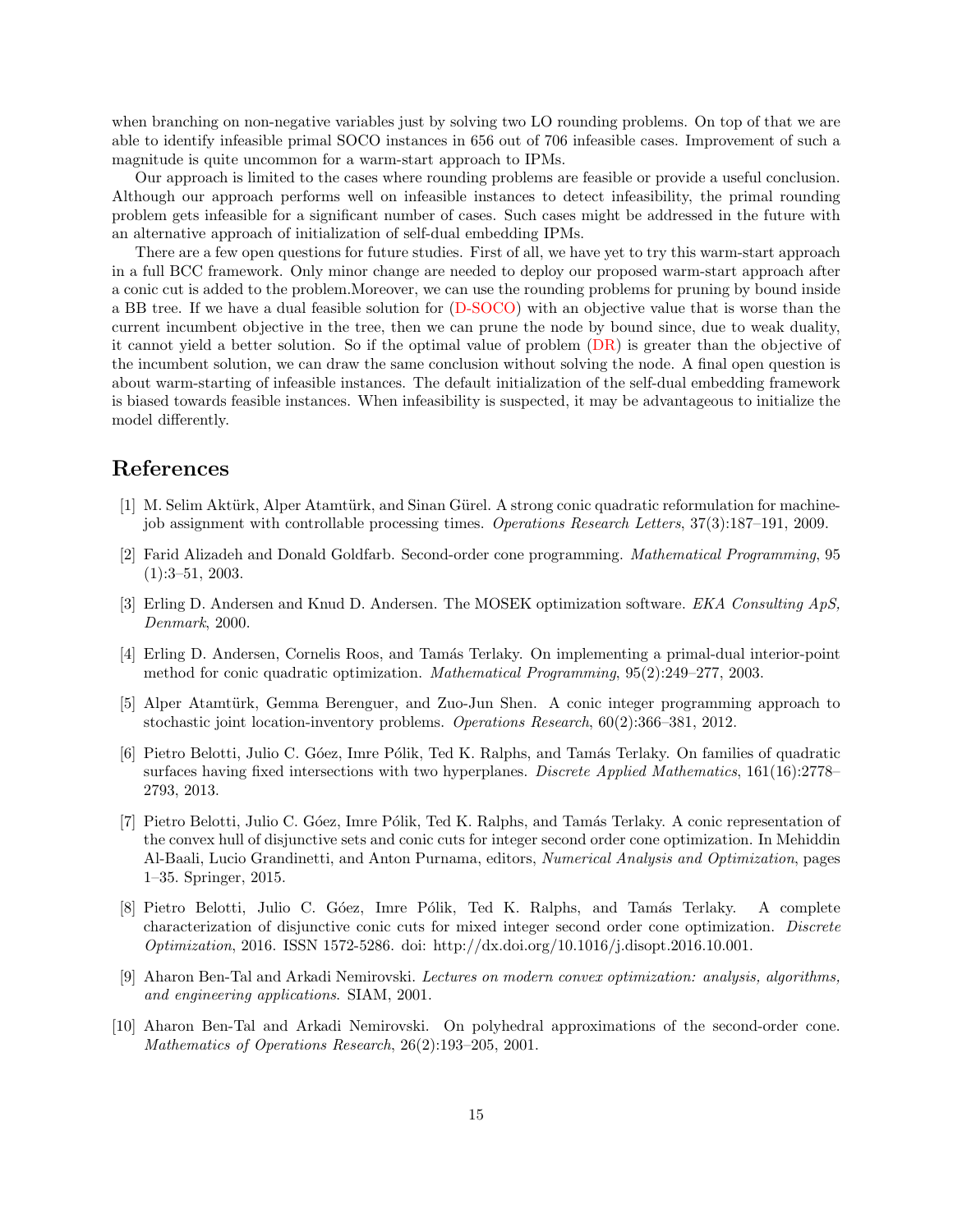- [11] Hande Y Benson and Umit Sağlam. Mixed-integer second-order cone programming: A survey. In Huseyin Topaloglu, J. Cole Smith, and Harvey J. Greenberg, editors, Theory Driven by Influential Applications, pages 13–36. INFORMS, 2013.
- [12] Hande Y. Benson and David F. Shanno. An exact primal–dual penalty method approach to warmstarting interior-point methods for linear programming. Computational Optimization and Applications, 38(3): 371–399, 2007.
- [13] Sertalp B. Cay, Julio C. Góez, and Tamás Terlaky. Effects of disjunctive conic cuts within a branch and conic cut algorithm to solve asset allocation problems. Technical Report 16T-005, Lehigh University, 2016.
- [14] Alexander Engau. Recent progress in interior-point methods: Cutting-plane algorithms and warm starts. In Miguel F. Anjos and Jean B. Lasserre, editors, *Handbook on Semidefinite, Conic and Polynomial* Optimization, pages 471–498. Springer, 2012.
- [15] Alexander Engau, Miguel F. Anjos, and Anthony Vannelli. A primal-dual slack approach to warmstarting interior-point methods for linear programming. In John W. Chinneck, Bjarni Kristjansson, and Matthew J. Saltzman, editors, Operations Research and Cyber-Infrastructure, pages 195–217. Springer, 2009.
- [16] Alexander Engau, Miguel F. Anjos, and Anthony Vannelli. On interior-point warmstarts for linear and combinatorial optimization. SIAM Journal on Optimization, 20(4):1828–1861, 2010.
- [17] Jacques Faraut and Adam Korányi. Analysis on Symmetric Cones. Oxford Science Publications, 1994.
- [18] FICO<sup>TM</sup> Xpress Optimization Suite. *Xpress-Optimizer*, Reference manual, Fair Isaac Corporation, 2009.
- [19] Henrik A. Friberg. CBLIB 2014: a benchmark library for conic mixed-integer and continuous optimization. Mathematical Programming Computation, 8(2):191–214, 2016.
- [20] Julio C. Góez and Imre Pólik. Rounding solutions in SOCP. Unpublished manuscript, 2017.
- [21] Jacek Gondzio. Warm start of the primal-dual method applied in the cutting-plane scheme. Mathematical Programming, 83(1):125–144, 1998.
- [22] Jacek Gondzio and Andreas Grothey. Reoptimization with the primal-dual interior point method. SIAM Journal on Optimization, 13(3):842–864, 2002.
- [23] Jacek Gondzio and Andreas Grothey. A new unblocking technique to warmstart interior point methods based on sensitivity analysis. SIAM Journal on Optimization, 19(3):1184–1210, 2008.
- [24] Zonghao Gu, Edward Rothberg, and Robert Bixby. Gurobi optimizer reference manual, version 6.0. Gurobi Optimization Inc., Houston, USA, 2014.
- [25] Hassan Hijazi, Pierre Bonami, and Adam Ouorou. Robust delay-constrained routing in telecommunications. Annals of Operations Research, 206(1):163–181, 2013.
- [26] IBM ILOG CPLEX. V12. 1: Users manual for CPLEX. International Business Machines Corporation, 46(53):157, 2009.
- [27] Elizabeth John and E Alper Yıldırım. Implementation of warm-start strategies in interior-point methods for linear programming in fixed dimension. Computational Optimization and Applications, 41(2):151-183, 2008.
- [28] Miguel Sousa Lobo, Lieven Vandenberghe, Stephen Boyd, and Hervé Lebret. Applications of secondorder cone programming. Linear Algebra and Its Applications, 284(1):193–228, 1998.